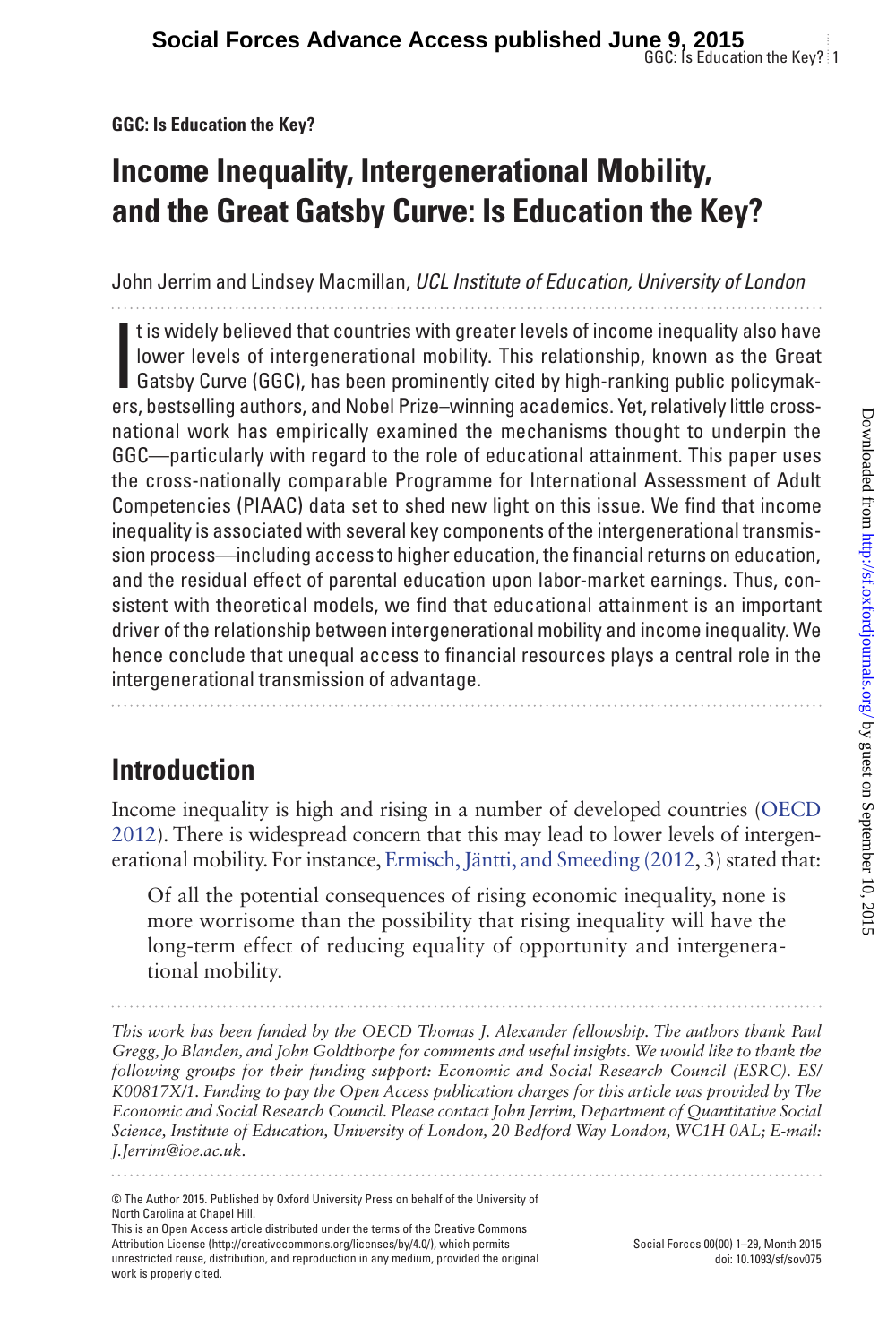This statement was supported by [Duncan and Murnane \(2011,](#page-27-1) 20):

Only if our country [the United States] faces the consequences of growing income inequality will it be able to maintain its rich heritage of upward social mobility.

A key reason why many believe income inequality and intergenerational mobility are linked is that this can be observed cross-nationally; economically unequal countries are the least socially mobile. This is often demonstrated via a graph that plots the Gini coefficient (income inequality) against the intergenerational income elasticity (a measure of social mobility). An upward-sloping line, then, demonstrates what has become known as the "Great Gatsby Curve (GGC)"; greater income inequality is associated with less social mobility.

This finding has been subject to much attention. It has been cited by Nobel Prize–winning economists [\(Heckman 2013](#page-27-2)), high-ranking policymakers [\(White](#page-28-1) [House 2013](#page-28-1); [Obama 2013](#page-28-2)), bestselling authors [\(Wilkinson and Pickett 2009](#page-28-3)), and the popular science press (*[Economist](#page-27-3)* 2013). Indeed, Professor [Alan Krueger](#page-28-4) [\(2012\)](#page-28-4) even used the curve to predict that, due to recent increases in income inequality, income mobility will further decline in the United States over the next 25 years.

Yet, despite widespread interest in the GGC, relatively little work has examined the mechanisms thought to underpin it. This includes the role of educational attainment, a factor many sociologists and economists deem critical in the transmission of (dis)advantage across generations ([Duncan and Hodge 1963;](#page-27-4) [Blau and](#page-26-0) [Duncan 1967;](#page-26-0) [Becker and Tomes 1986;](#page-26-1) [Hout 1988](#page-27-5); [Ishida, Müller, and Ridge](#page-27-6) [1995;](#page-27-6) [Breen and Goldthorpe 2001](#page-26-2); [Breen and Jonsson 2007](#page-26-3); [Duncan and](#page-27-1) [Murnane 2011\)](#page-27-1). Although recognition of the importance of education dates back to Blau and Duncan [\(Blau and Duncan 1967](#page-26-0); [Duncan and Hodge 1963](#page-27-4)), few empirically examined the role of education in social mobility until the 1990s [\(Ganzeboom,](#page-27-7) [Treiman, and Ultee 1991;](#page-27-7) [Breen and Jonsson 2005\)](#page-26-4). Since then, numerous studies have considered how education mediates the link between social origin and destination, including how this compares across national settings (see [Breen and](#page-26-4) [Jonsson \[2005\]](#page-26-4) for a review). However, there is little evidence as to how this is then linked to income inequality. This paper fills this gap by examining crossnational variation in the relationship between parental education, educational attainment of offspring, and labor-market outcomes, and whether stronger associations are found in societies with more income inequality. We address the following research questions.

First, we ask whether there is indeed a strong link between income inequality and intergenerational mobility. As noted by [Saunders \(2012\),](#page-28-5) [Jäntti and Jenkins](#page-28-6) [\(2013\),](#page-28-6) and [Blanden \(2013\)](#page-26-5), different methods have been used across countries to produce the income mobility estimates usually plotted on the GGC, with substantial differences across countries in terms of data quality. Indeed, two experts recently emphasized how, despite the prominence of the GGC, relatively little is actually known about the link between income inequality and intergenerational mobility [\(Jäntti and Jenkins 2013](#page-28-6), 188). They have therefore highlighted the need for further work in this area—particularly greater use of cross-nationally comparable data.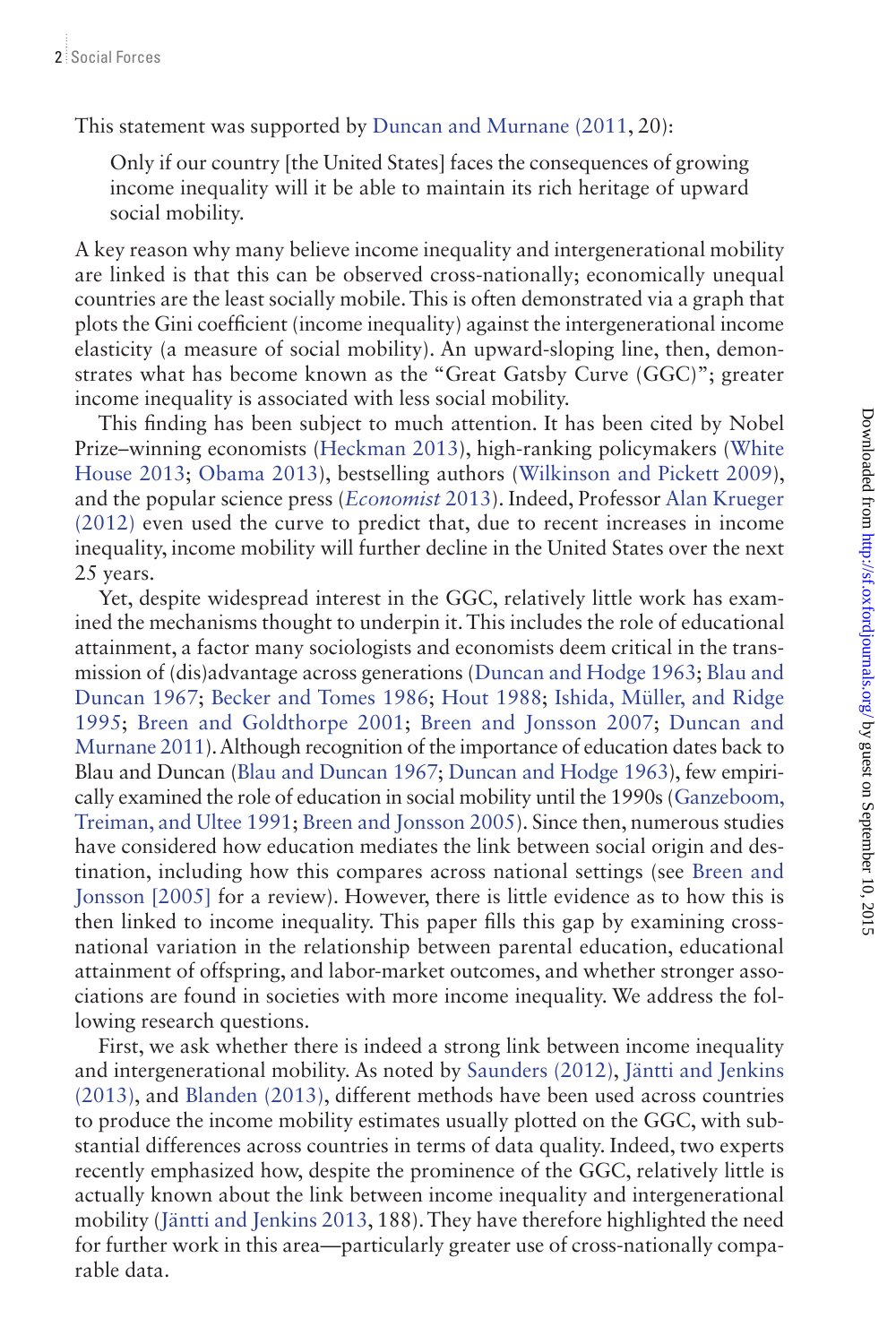Our first aim is to provide new evidence closely related to what the aforementioned academics are calling for. Specifically, the cross-nationally comparable Programme for International Assessment of Adult Competencies (PIAAC) data set is used to investigate the link between comparable measures of *parental education* and offspring's earnings. We thus investigate whether the GGC can be replicated using an alternative definition of intergenerational mobility and data designed to facilitate such international comparisons.

# **Research Question 1. How does the link between parental education and offspring's earnings vary across countries? Is this association stronger in more unequal countries?**

Our second contribution is to consider the role of offspring's educational attainment in forming our version of the GGC. Despite the prominence of education in theoretical models of intergenerational persistence [\(Blau and Duncan 1967](#page-26-0); [Sewell and Ohlendorf 1970;](#page-28-7) [Boudon 1974;](#page-26-6) [Breen 2004](#page-26-7)), relatively little empirical work has examined whether this may be driving the link between income inequality and mobility. ([Gregg et al. \[2013\]](#page-27-8) is an exception, who investigate the role of education in explaining income mobility across Sweden, the UK, and the United States. They find that Sweden has the most income mobility, due to smaller "residual" effects of parental income on offspring's earnings, and lower returns to education). We further the research of [Gregg et al. \(2013\)](#page-27-8) by investigating whether educational attainment mediates the intergenerational transmission process, how this varies across several countries, and whether this is independently associated with income inequality.

# **Research Question 2. Does educational attainment mediate the relationship between parental education and offspring's earnings? Is this "through education" effect stronger in more unequal countries? Is there also an association between income inequality and "residual" family background effects?**

Finally, our decomposition shows that the mediating effect of education operates through two channels:

- (i) The socio-economic gradient in offspring's educational attainment ("access to education"); and
- (ii) The labor-market value of qualifications ("returns to education").

Both are likely to vary across countries. For instance, returns to education will depend upon the structure of a country's economy (e.g., the main industries and whether they require an educated workforce) and the supply and demand for skills. Likewise, returns will also be influenced by structural factors, such as young people's willingness to migrate to find employment (i.e., whether they can "match" their skills to an appropriate job) and the strength of labor unions. However, we argue that both channel (i) and (ii) will also be stronger in more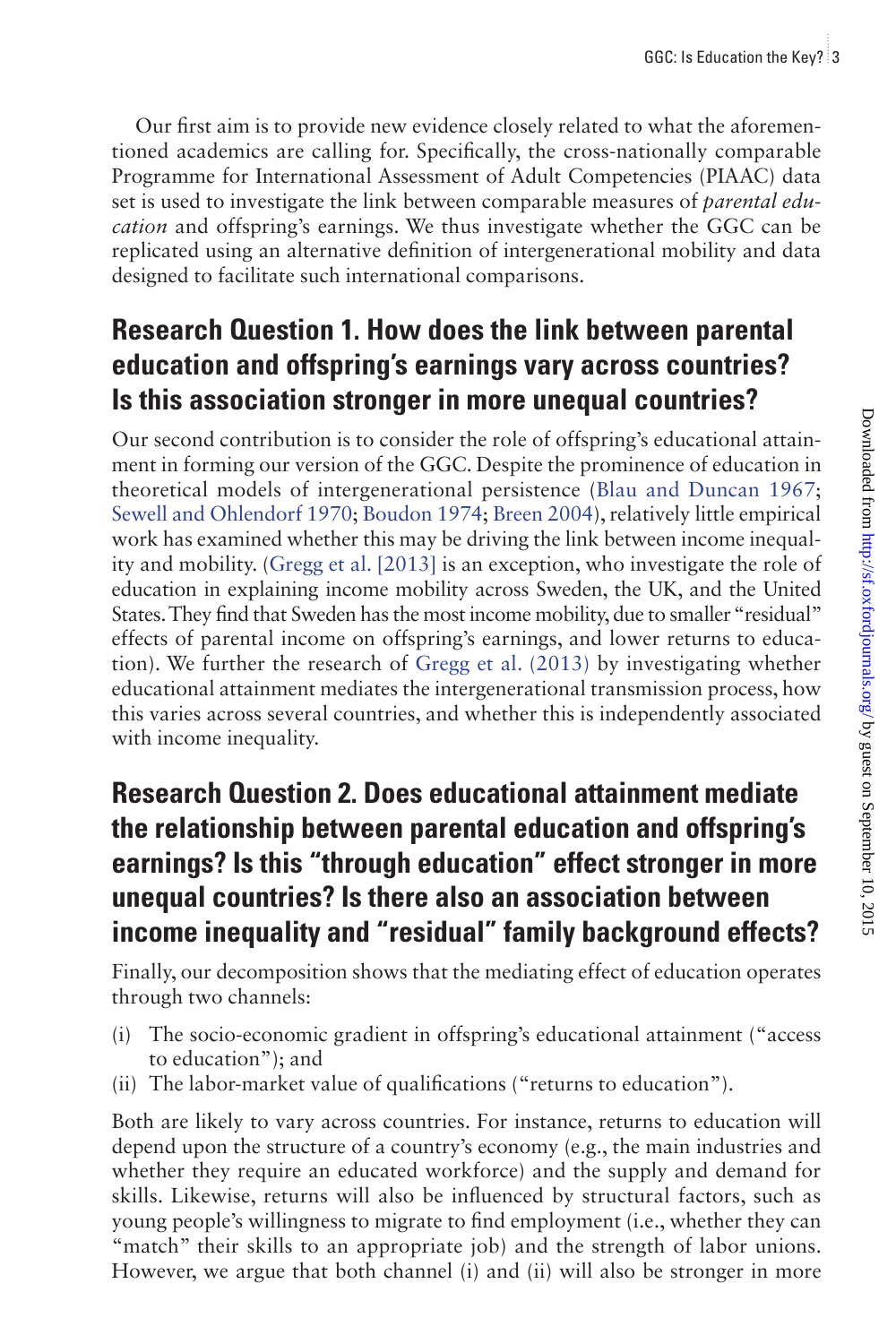unequal countries [\(Solon 2004](#page-28-8); [Breen and Jonsson 2005;](#page-26-4) [Mayer 2010](#page-28-9)). Our final aim is to bring data to bear on these issues by investigating whether (a) income inequality is linked to differences in university completion rates by parental education group; (b) the returns to education are indeed higher in more unequal countries; and (c) if either stands out as a particularly important driver of our version of the GGC.

# **Research Question 3. Is the relationship between parental education and access to higher education stronger in more unequal countries? Are the economic returns to education greater in more unequal countries?**

Note that our objective is to establish whether strong *associations* between income inequality and intergenerational opportunities exist at the cross-country level, and the extent to which educational attainment is an important mediating factor. Although establishing causality is clearly an important long-term goal, it is beyond the scope of this paper and the data currently available.

# **Theoretical Framework and Empirical Methodology**

[Becker and Tomes \(1986\),](#page-26-1) [Breen and Jonsson \(2005\)](#page-26-4), [Corak \(2013\)](#page-27-9), [Duncan and](#page-27-1) [Murnane \(2011\),](#page-27-1) and [Solon \(2004\)](#page-28-8) argue that in societies with greater inequality, there are larger disparities in the resources invested in children between rich and poor. This begins in utero (e.g., quality of prenatal care), and continues throughout early childhood via educational inputs (including parental time). Consequently, large socio-economic differences in cognitive functioning emerge before compulsory schooling has begun [\(Becker 2011;](#page-26-8) [Cunha et al. 2006\)](#page-27-10). Income inequality then leads to greater school and neighborhood segregation [\(Harding et al. 2011](#page-27-11)), with disadvantaged children attending lower-quality schools than their more affluent peers ([Garner and Raudenbush 1991](#page-27-12); [Mayer 2002](#page-28-10)). This, along with continuing disparities in educational investments, reinforces the skill gap between socio-economic groups. Thus, by the end of secondary school, there will be substantial differences in academic abilities [\(Marks 2014\)](#page-28-11), future aspirations ([Sikora](#page-28-12) [and Saha 2007\)](#page-28-12), and a range of other social ("noncognitive") skills [\(Erikson and](#page-27-13) [Jonsson 1996](#page-27-13)).

This will influence whether children obtain a bachelor's degree [\(Jackson et al.](#page-27-14) [2007\)](#page-27-14). Income inequality may also directly influence college access if low-income families cannot afford tertiary education [\(Jackson and Jonsson 2013\)](#page-27-15) or the increasingly necessary extracurricular experiences [\(Lehmann 2012\)](#page-28-13). Yet, college graduates earn substantially more than other groups ([Hout 2012](#page-27-16))—with these returns greater in more unequal labor markets. Moreover, family resources continue to matter, as the wealthy support their offspring during their job search [\(Lin](#page-28-14) [1999\)](#page-28-14). Successful labor-market transitions are therefore harder for those from poor backgrounds, even conditional on educational attainment [\(Goldthorpe 2013\)](#page-27-17) particularly when labor markets are very unequal. The Great Gatsby Curve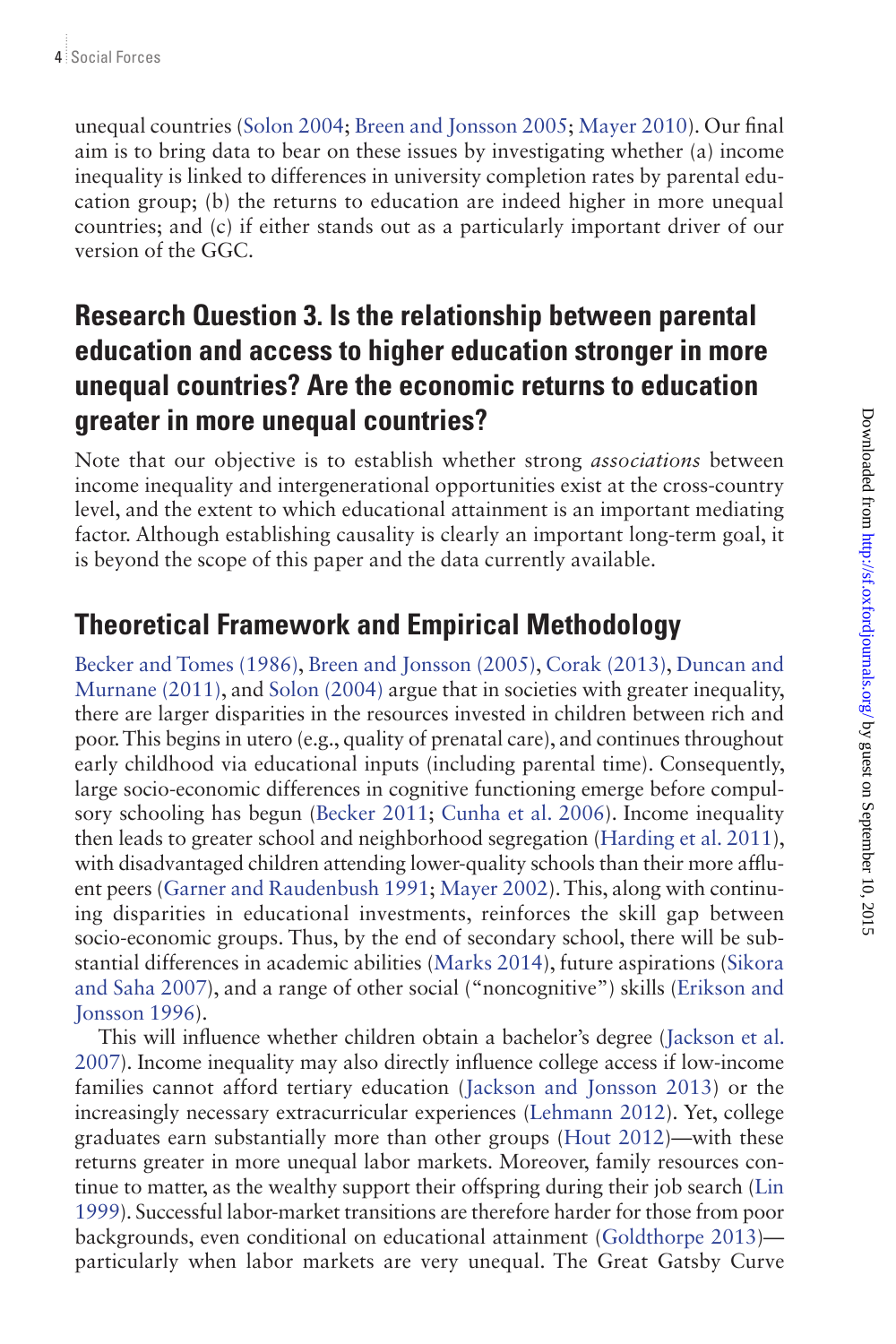presents "a summary of all these underlying gradients, reflecting the outcome of a whole host of ways that inequality of incomes affects children" [\(Corak 2013](#page-27-9), 7).

This argument is formalized in figure [1](#page-5-0), which links parental education to offspring's earnings. The raw association between parental education and offspring earnings is the measure of intergenerational mobility used in this paper, henceforth labeled  $\beta_K$  (where *K* equals country). We estimate  $\beta_K$  across 24 countries using the following OLS regression model:<sup>1</sup>

$$
Log(Y_{ij}^{Child}) = \alpha + \beta \cdot E_{ij}^{parent} + \phi \cdot C_{ij} + \varepsilon_{ij} \nabla \mathbf{K},
$$
\n(1)

where  $Y_{ij}^{Child}$  = Offspring earnings,  $E_{ij}^{parent}$  = Highest level of parental education,  $C = A$  vector of control variables (quadratic age, immigrant status),  $\varepsilon = Error$ term,  $i =$  Individual  $i$ ,  $j =$  Cluster  $j$  (referring to the sample design, with respondents clustered within geographic units), and  $\nabla K$  = Refers to the same model being estimated separately in each country (K).

Parental education is the measure of social stratification used in our estimations of intergenerational mobility. This is in contrast to previous work on the GGC, where parental income has been preferred. We depart from this convention for both theoretical and data reasons. Regarding the latter, there is no crossnationally comparable data set containing high-quality information on parental income across a large number of countries. This includes PIAAC, with parental education being the best available proxy. However, we argue that parental education may be preferable anyway, as it is likely to capture a broader array of parental inputs into children's development ([Leibowitz 1977](#page-28-15)).2 For instance, educated parents not only earn more ("financial resources"), but also have greater social and cultural capital ("nonfinancial resources"); see [Bukodi and Goldthorpe](#page-26-9)  [\(2012\).](#page-26-9) Figure [1](#page-5-0) illustrates how both influence children's educational attainment and labor-market outcomes, and that measures of social stratification should incorporate both. We maintain that parental education probably performs this function better than parental income.<sup>3</sup>

Figure [1](#page-5-0) illustrates that the link between parental education and offspring's earnings can be separated into two components: the part working through offspring's educational attainment (dashed arrows) and the part that is not (solid gray arrows). (One may view this as an extension of the Origin – Education – Destination (OED) triangle that has a long tradition in social stratification research. See [Breen \[2004](#page-26-7)] and [Goldthorpe \[2013\]](#page-27-17).) Formally, following [Gregg et al. \(2013\),](#page-27-8) the intergenerational association (β) will be divided into the following parts:

$$
\beta = \gamma \cdot \lambda + \delta \tag{2}
$$

where  $\beta$  = Total association between parental education and offspring's earnings; *γ* = Labor-market value of qualifications;  $λ$  = Relationship between parent and offspring's educational attainment; and  $\delta$  = The (unexplained) residual influence of parental education on offspring's earnings.

*γ*.*λ* represents the "through education" effect of parental education upon offspring's earnings; it is the part that *can* be accounted for by differences in educational attainment across offspring. The second component, the intergenerational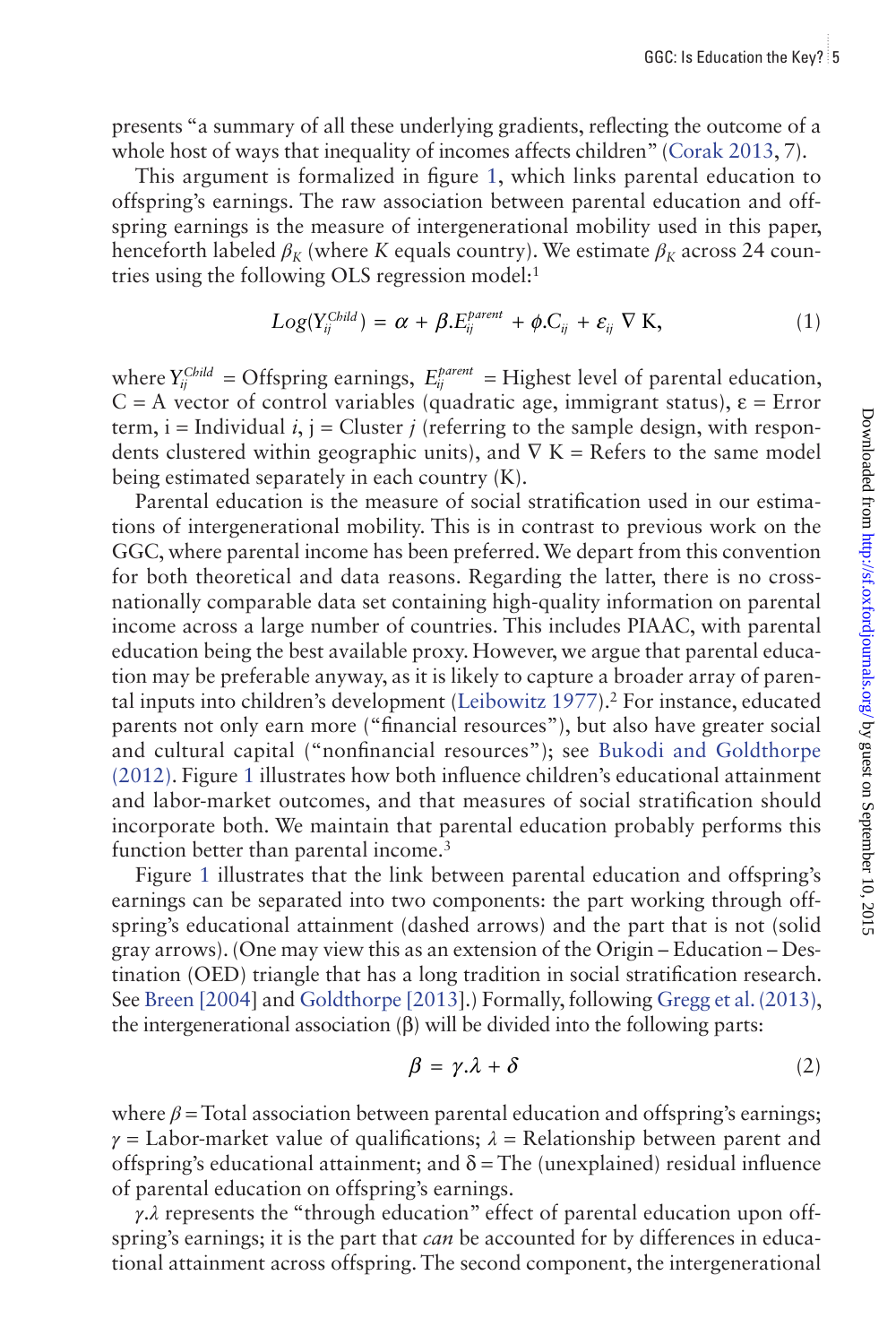<span id="page-5-0"></span>

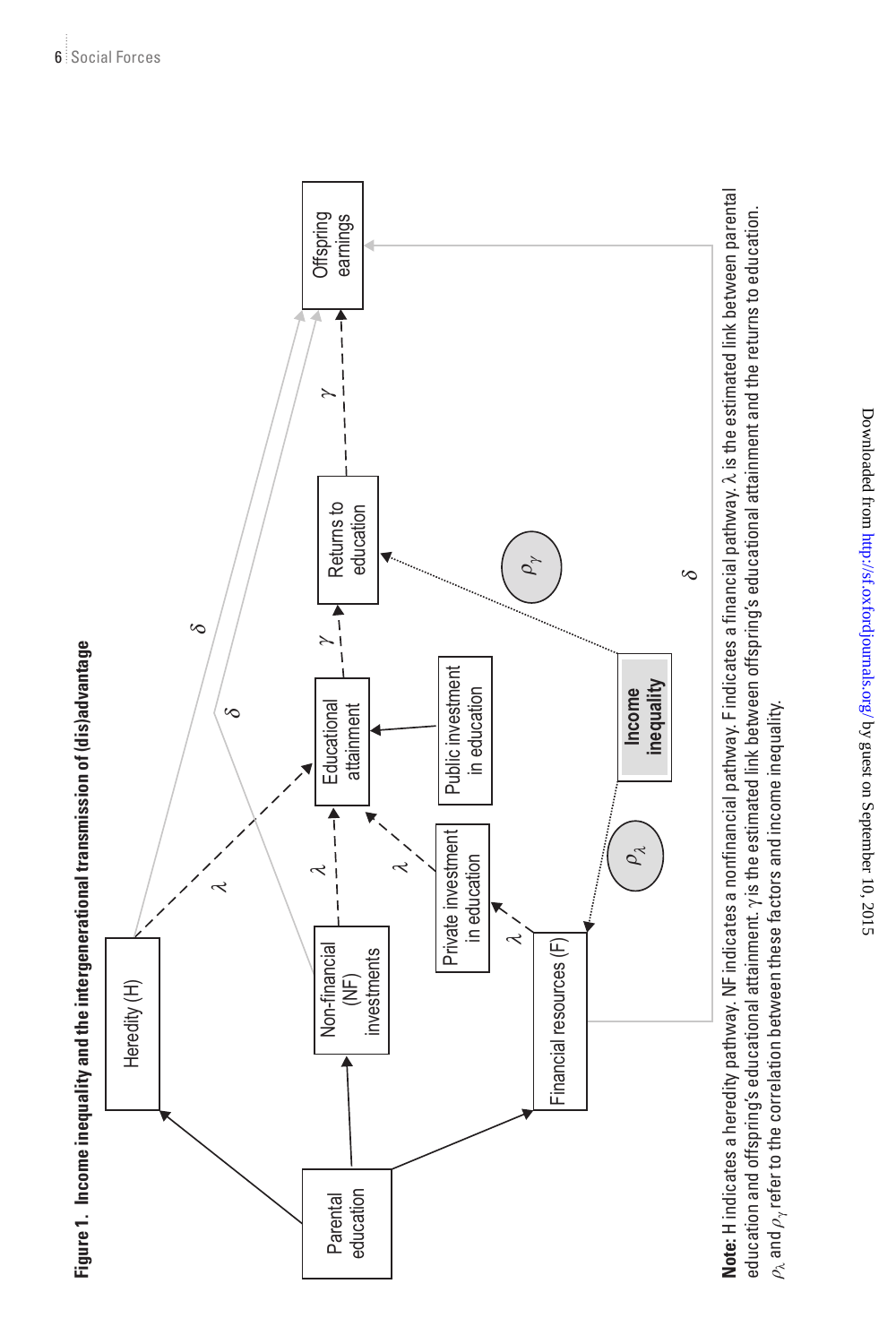correlation of education (*λ*), is itself determined by two factors (see [Becker](#page-26-10) [\[1964](#page-26-10)]):

- (i) Parental *capacity* to invest in their offspring's education. (This will be influenced by the dispersion of financial and nonfinancial resources in the country in which the parents live.)
- (ii) Parental *incentives* to invest in their offspring's education. (This will be influenced by the parents' *perception* of the future returns to education, γ, when their offspring are adults.)

Unfortunately, it is not possible to estimate the separate effects of (i) and (ii) in our analysis, as both are likely to be influenced by income inequality at the same point in time.4 However, to provide indicative evidence on this matter, we will discuss results from additional analysis investigating the link between family background and subject choice. (We argue that, while families' *capacity* to invest is unlikely to differ by subject, their *incentives* may due to large differences in economic returns.)

In contrast,  $\delta$  is the *unexplained (residual)* effect; it is the association between parental education and offspring's earnings that remains after controlling educational attainment. We estimate the magnitude of each component across countries, and examine whether they are larger in more unequal societies. These components are further discussed below.

### *The Intergenerational Correlation of Education* **(λ)**

*λ* represents the intergenerational correlation of education; the association between the educational attainment of parents ( $E_{ij}^{parent}$ ) and offspring ( $E_{ij}^{child}$ ). We investigate how *λ* varies across countries, and whether it is linked to income inequality (this hypothesised correlation with income inequality is denoted  $\rho_{\lambda}$ ).

Figure [1](#page-5-0) illustrates that three factors drive *λ*:

Heredity  $(H)$  = The genetic transfer of skills across generations Nonfinancial resources (NF) = Nonfinancial inputs into children's development (e.g., reading stories, helping with homework). Financial resources  $(F)$  = Monetary inputs into children's development (e.g.,

private tuition, school quality, tuition fees).

If  $\lambda$  does vary across countries, this is unlikely to be due to channel H; heredity transfers will not lead to stronger intergenerational associations in Britain than Australia (for example). Conversely, the distribution of NF resources may vary across countries; cultural and scholarly capital could be more evenly spread among the population in Sweden than the United States (for example). Although this would lead to cross-national variation in *λ*, it is not then clear why *λ* would be strongly associated with income inequality (though one cannot rule this possibility out).<sup>5</sup> Consequently, if an association between  $\lambda$  and income inequality does exist (i.e.,  $\rho_{\lambda} > 0$ ), then it is likely to work mainly through channel F (where a strong plausible mechanism is clear). Specifically, greater income inequality leads to greater disparity in financial resources between high and low parental education groups, which generates bigger differences in offspring's educational attainment.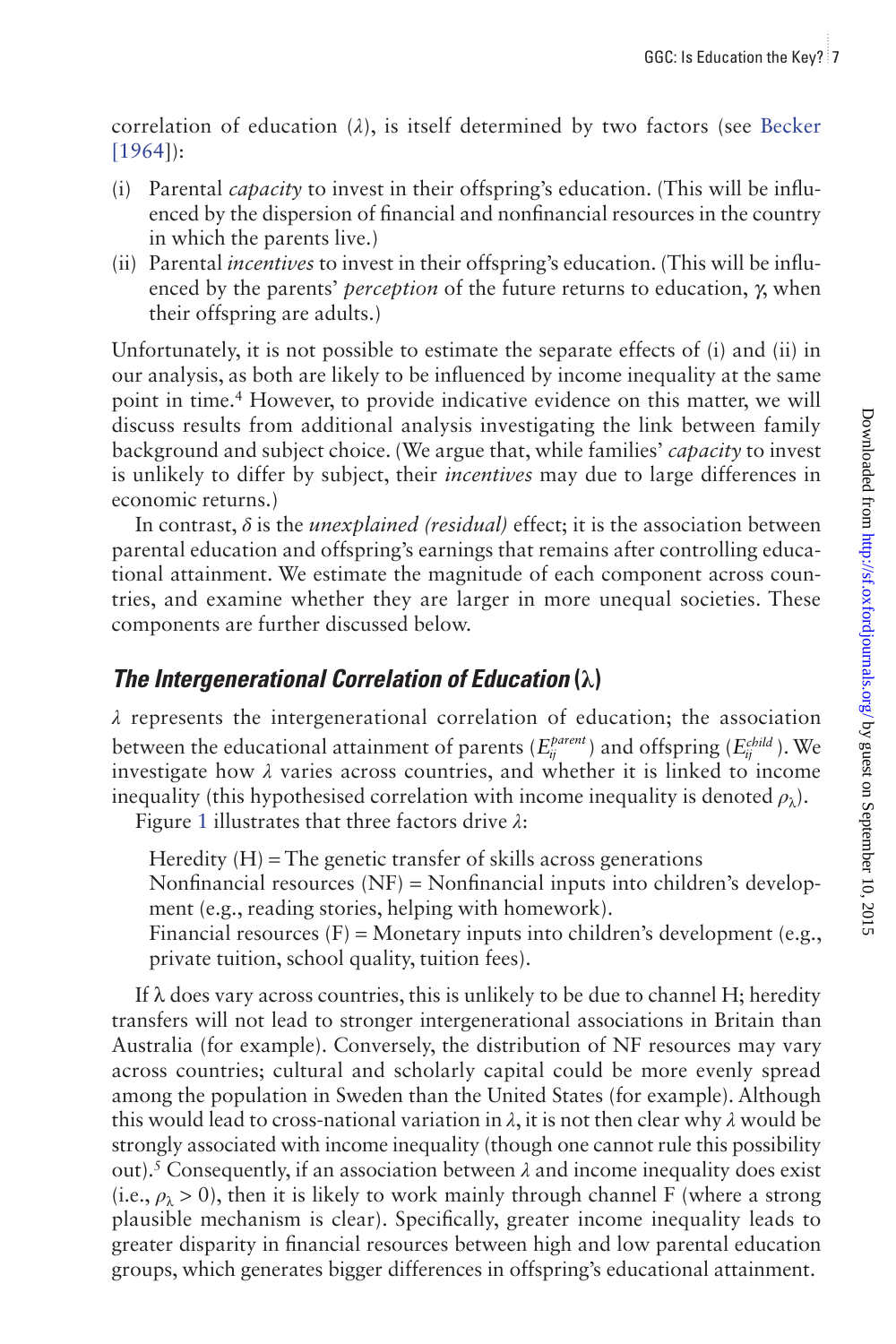Appendix C presents empirical evidence on this matter by exploring the relationship between income inequality and family background differences in financial and nonfinancial investments using the Programme for International Student Assessment (PISA). The cross-national correlation between income inequality and financial investments is strong (Spearman's rank = 0.73), while for nonfinancial investments it is relatively weak (Spearman's rank  $= 0.20$ ). This is consistent with channel F driving any association between income inequality and the intergenerational correlation of education.

*λ* is estimated using the following OLS regression model, before being plotted against income inequality:

$$
Ed_{ij}^{child} = \alpha + \lambda.E_{ij}^{parent} + \phi.C_{ij} + \varepsilon_{ij} \nabla K.
$$
 (3)

The stronger the association  $(\rho_{\lambda})$ , the greater the evidence that access to financial resources (and, to a lesser extent, nonfinancial resources) matters in the intergenerational transmission of advantage.

#### *The Returns on Education* **(***γ***)**

There is likely to be a strong association between parent and offspring education (*λ*) due to financial, nonfinancial, and heredity factors. The impact upon offspring's earnings will depend, however, upon the value of qualifications in the labor market; that is, returns on education (γ). The product of *λ*\* γ hence determines the impact of offspring's education on intergenerational persistence (β). For instance, there may be strong parent-child education links within a country, but this may have little impact upon β if economic rewards to schooling are low.

Figure [1](#page-5-0) illustrates our hypothesis that  $\gamma$  will be greater in more unequal countries. (We denote this correlation as  $\rho_y$ ) This is because financial rewards to more schooling are likely to be greater in societies where the income distribution is more dispersed. For example, university graduates will earn more, on average, than high school graduates in every country. But, with more inequality in the earnings distribution, the wage differential between graduates and non-graduates will be considerably larger. Similarly, wages are likely to be taxed and redistributed more in low-income-inequality countries, further reducing the private returns on education (relative to high-income-inequality countries).

Consequently, income inequality will have a double influence upon the "through education" component of the intergenerational transmission process; it will affect both the intergenerational correlation of education (*λ*) and the economic rewards of holding higher qualifications (γ). [Becker \(1964\)](#page-26-10) suggests that this creates the perfect storm—more advantaged families have greater resources to invest in their children's education and greater incentives to do so in more unequal countries. This then leads to a pronounced relationship between income inequality and the "through education" component of β. We test this hypothesis in our analysis.

 $\gamma$  is estimated via model (4), capturing the link between offspring's education and their earnings, conditional upon parental education: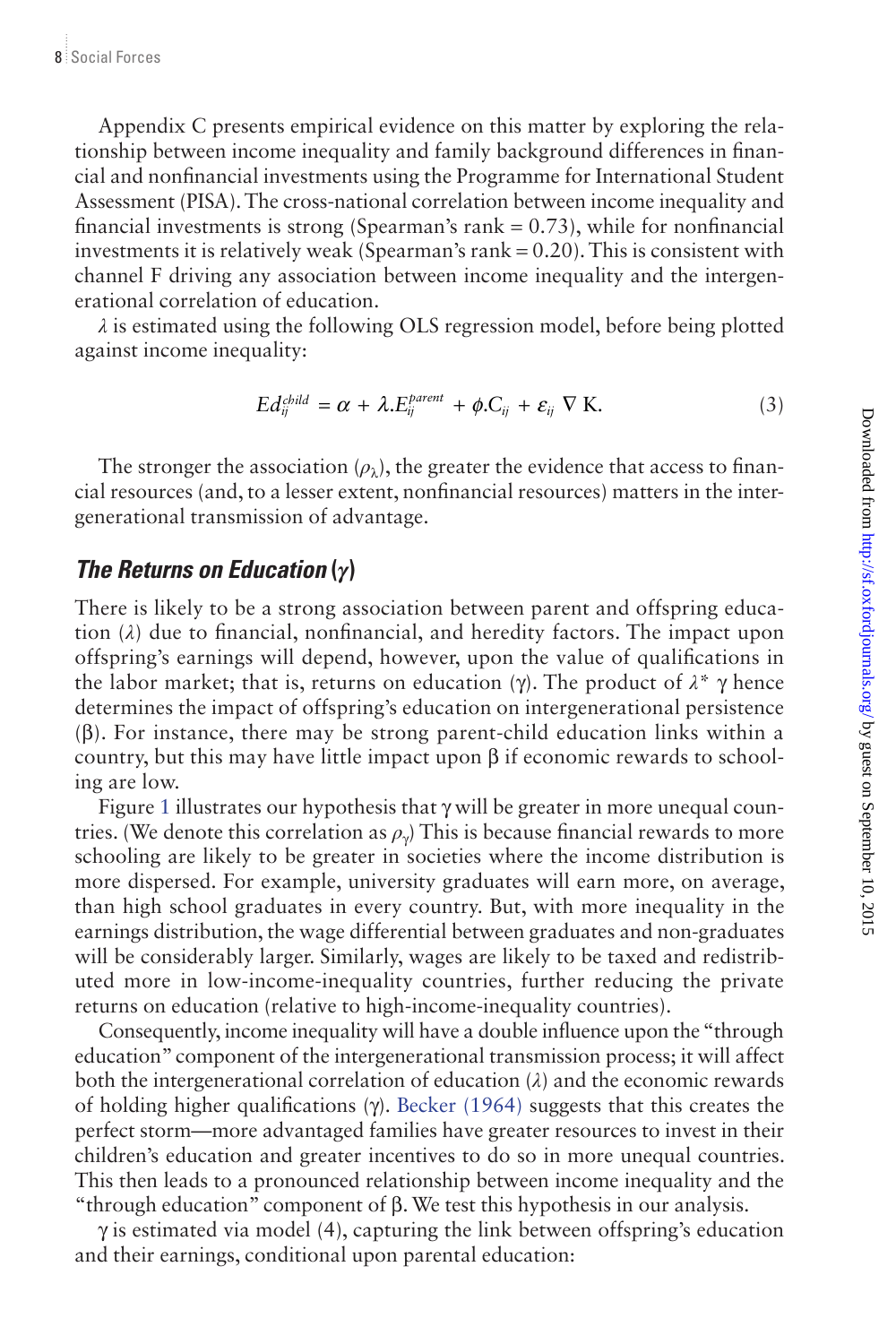$$
Log(Y_{ij}^{Child}) = \alpha + \delta.E_{ij}^{parent} + \gamma.E d_{ij}^{child} + \phi.C_{ij} + \varepsilon_{ij} \nabla K.
$$
 (4)

Moreover, by rearranging equation (2) one can see that the combined "through education" effect (γ.*λ*) is the difference between the unconditional (*β ∧* ) and conditional  $(\hat{\delta})$  parameter estimates given by (1) and (4):

$$
\gamma \lambda = (\hat{\beta} - \hat{\delta}) = \text{Through education effect.} \tag{5}
$$

In our empirical analysis, we investigate whether (γ.*λ*) is linked to income inequality, before considering each subcomponent in turn.

#### *School Systems and Public versus Private Investment in Education*

There are a number of other important factors, beyond family-specific investments and behaviors, that could vary across countries and be associated with income inequality. Examples include residential income segregation and public expenditure on education. We argue that parental financial resources will be particularly important where such factors are not well aligned to the interests of disadvantaged groups (i.e., where segregation is high and public expenditure on education is low).

Focusing on public expenditure on schooling, for financial resources to be important in the intergenerational transmission process, parents must be able to gain an advantage for their offspring from using them [\(Lucas 2001\)](#page-28-16). This will depend upon the design of the education system, including public resources invested. For instance, if all countries provided universal, high-quality, free public education, then private investment would be crowded out. Consequently, access to financial resources (and therefore income inequality) would be unlikely to matter. In other words, public investment can potentially compensate for a lack of private investment by disadvantaged families (see figure [1\)](#page-5-0). Yet, education systems differ markedly in this respect. In some, the proportion of national wealth spent upon public education is large, while in others the private sector has a more prominent role.

We hypothesize that in high-inequality countries, public investment in education will be lower and private investments will be higher. In other words, there will be less scope for public education to "level the playing field" between the rich and poor. We test this by estimating the association between income inequality and the following factors:

- Expenditure on education as a percent of GDP
- Percent of pupils enrolled in private-independent schools
- Percent of pupils using a private out-of-school tutor
- Socio-economic differences in the probability of using a private out-of-school tutor
- Tertiary education tuition costs.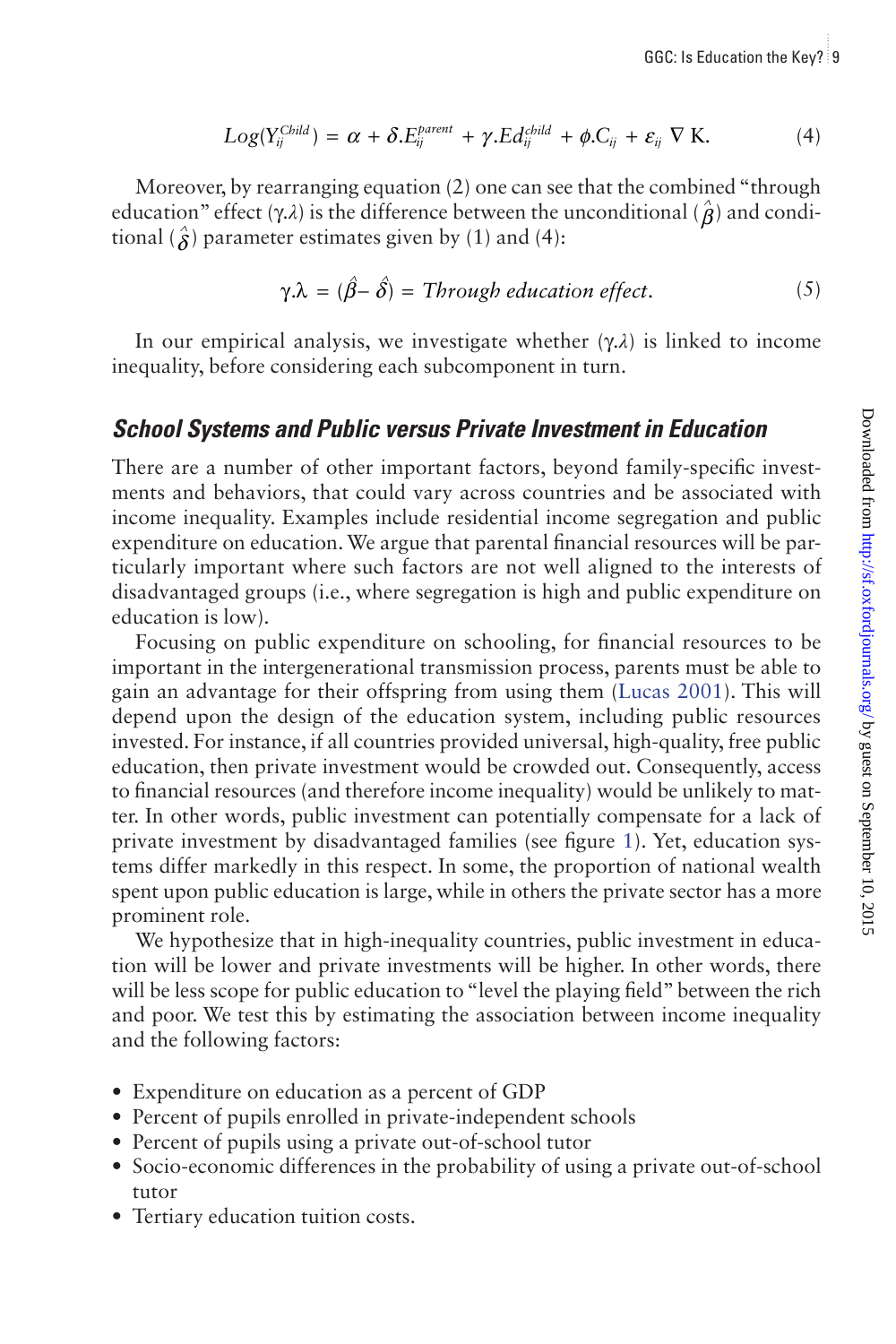## *Residual Effects*

Parental education may influence offspring's earnings in ways other than through educational attainment (solid gray arrows in figure [1](#page-5-0)). This is the "residual" effect  $(\delta_K)$ , which operates via three mechanisms. The first is financial resources. For instance, unpaid internships are becoming an important intermediate step between college and the labor market. High parental education families can use their greater financial resources to support their offspring during this transition, while low parental education families may not. Similarly, offspring from families with greater financial resources may have more time to find a suitable job than offspring from families with fewer resources. This will be a bigger problem in countries with greater differences in financial resources between parental education groups (i.e., those with more income inequality).

The second mechanism is through the use of social and cultural resources [\(Bourdieu 1986](#page-26-11)), including connections and networks in the labor market—that is, nonfinancial resources. For instance, highly educated parents may draw upon their networks to secure their offspring a well-paid job [\(Coleman 1990](#page-26-12)). Loweducated parents may be unable to provide their offspring with the same labormarket opportunities (even when their offspring hold the same qualifications). Moreover, although reasons why this would vary by income inequality are not as apparent as for the financial resources (F) channel, one cannot rule this possibility out (e.g., an anonymous referee has suggested residential segregation as one such possibility).

The final mechanism is heredity endowments. An example is looks or beauty. Such traits are passed across generations, do not operate through educational attainment, and have nontrivial labor-market rewards (see [Hamermesh and Biddle](#page-27-18) [\[2001\]](#page-27-18)). They will thus be incorporated in  $\delta_K$ . Other examples might include personality, eloquence, the ability to read emotions, and other noncognitive skills that do not influence offspring's educational attainment ([Jackson 2006](#page-27-19)). However, as with heredity transmission of skills, this process is unlikely to differ across countries (or be associated with income inequality).

We therefore argue that if there is a systematic association between  $\delta_K$  and income inequality, this will largely be driven by channel F (access to financial resources). This would, in turn, suggest that access to financial resources is central to the intergenerational transmission process. Estimates of  $\delta_K$  are drawn from equation (4). We examine whether these  $\delta_k$  are greater in more unequal countries.

# **Data**

### *Survey Design*

PIAAC was conducted in 2011, and provides internationally comparable information on educational attainment and labor-market outcomes. Geographic regions were selected as the primary sampling units, with one 16-to-65-year-old within each household randomly chosen to participate ([OECD 2013,](#page-28-17) chapter 14). Response rates ranged from 45 percent in Sweden to 75 percent in Korea (median equals 62 percent). The survey organizers undertook a thorough analysis of nonresponse [\(OECD 2013,](#page-28-17) chapter 16), finding that this problem was typically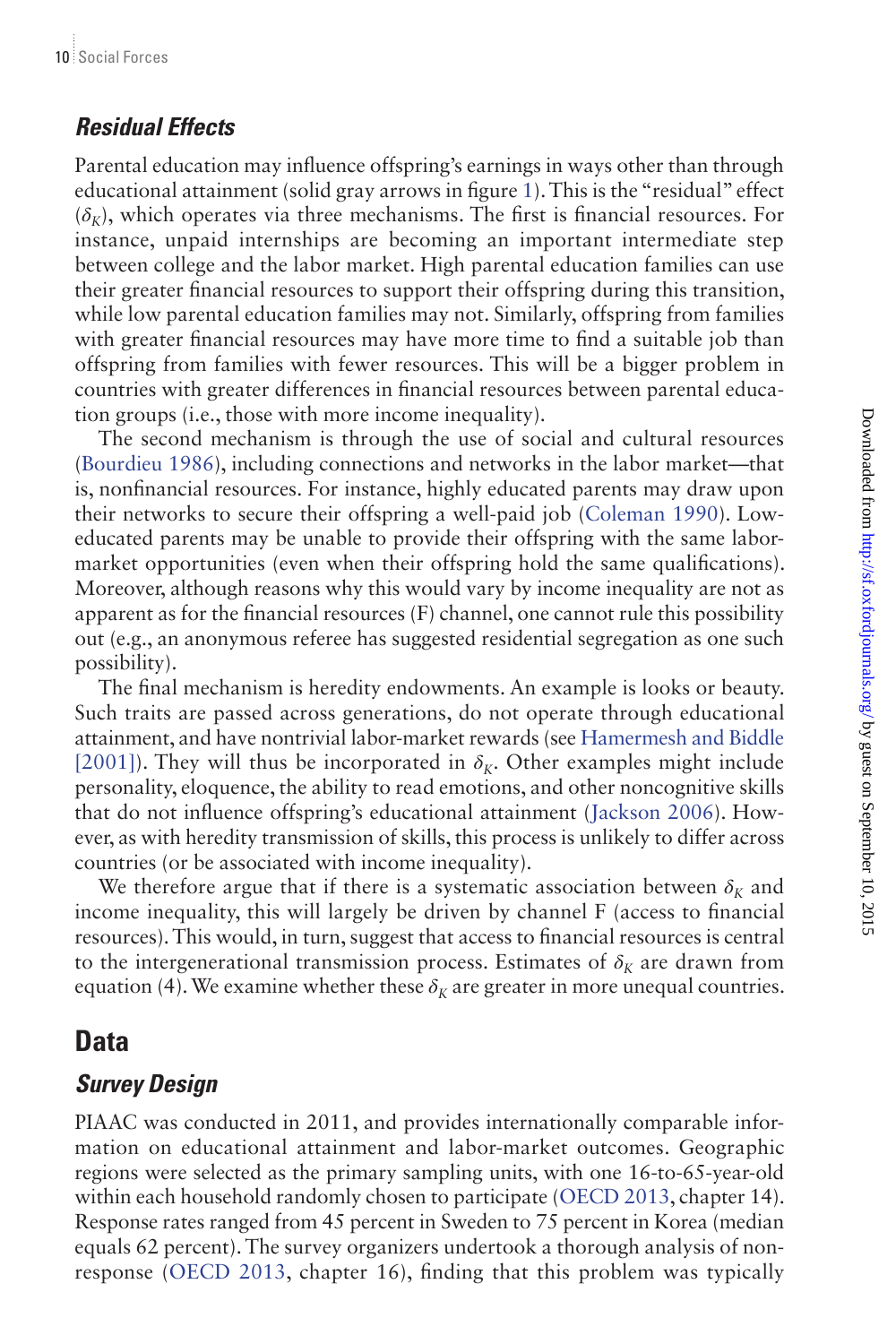"minimal" to "low" (see appendix table A1). To account for the complex survey design, response and replicate weights are applied throughout.

We restrict the sample to men aged between 25 and 59. Female respondents are excluded to maximize comparability with the existing literature (which has focused upon men) and the added complexity of labor-market selection for women.6 Individuals younger than 25 and older than 59 have been excluded, as their earnings are subject to "transitory" fluctuations, leading to "life-cycle bias" (see [Haider and Solon \[2006\]\)](#page-27-20). Our analysis thus focuses upon men born between roughly 1950 and 1985, with estimates essentially an average for individuals born during this period. (We have reproduced all estimates for 35-to-55-year-old males only with little substantive change to results). Sample sizes range from 472 in Russia to 7,707 in Canada (with a median of 1,453); see online appendix table A1.

#### *Parental Education*

Respondents were asked about their parents' education. This is measured using International Standard Classification of Education (ISCED) levels; a schema designed to facilitate cross-national comparisons. Following much of the crossnational literature (e.g., the Luxemburg Income Study7), a collapsed version of ISCED is used:

- $\bullet$  Low = Neither parent obtained upper secondary schooling
- Middle = At least one parent attained secondary and postsecondary, nontertiary education
- High = At least one parent attained tertiary education.

Estimates of intergenerational associations (β, λ, and δ) refer to differences between high and low parental education groups.

Our measure of parental education has limitations. For instance, its distribution differs across countries (see appendix table A2). We therefore perform various robustness tests, operationalizing parental education in different ways. Specifically, within each country, information on mother's education, father's education, and number of books at home (a common proxy for parental scholarly capital in cross-national research) is combined to create a continuous parental education index. This index has been standardized to mean 0 and standard deviation 1 within each country, and has the advantage of (i) combining information from an array of variables; (ii) having the same distribution within each country; and (iii) including information from throughout the parental education distribution. All results are reproduced using this alternative metric in online appendix D and E, while appendix F presents results where father's education only is used. There is little substantive change to the conclusions reached.

## *Earnings*

Respondents' gross (pretax) labor-market earnings were collected via a battery of questions, designed to maximize the quality of reports while minimizing nonresponse. Earnings could be reported hourly, daily, weekly, bi-weekly, monthly, annually, or at a piece rate, with categories used where respondents were unwilling to provide exact amounts. Separate questions were asked about bonuses, and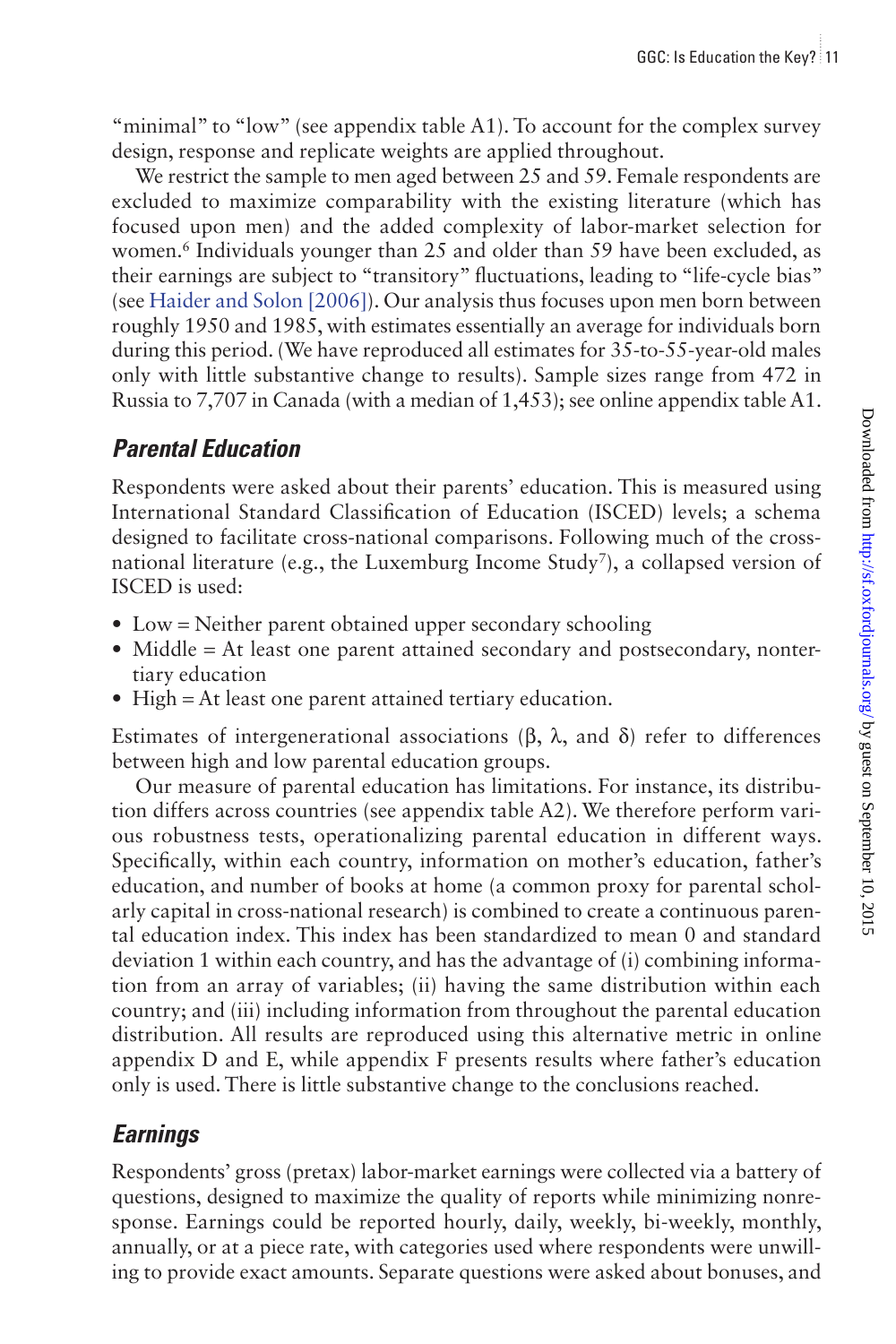to the self-employed. A gross (pretax) monthly earnings variable has then been derived by the OECD [\(OECD 2013,](#page-28-17) chapter 20.4), as follows:

- (i) All information converted into a consistent reporting period (e.g., from hourly to yearly)
- (ii) Categorical earnings converted into direct amounts
- (iii) A Purchasing Power Parity (PPP) correction applied.

The natural logarithm of PPP-adjusted labor-market earnings is used, for all individuals either employed or self-employed. (The unemployed and labor-market inactive, whose earnings are unobserved, are excluded.)

## *Offspring's Educational Attainment*

Detailed questions were asked about qualifications held. Country-specific options were provided, and converted into ISCED levels by the OECD. Measures of educational transitions are preferred to linear models of years of education due to changes in the marginal distribution of education, and the notion that educational attainment reflects a series of decisions ([Breen and Jonsson 2005](#page-26-4)). The following categories are formed:

- (a) Primary (ISCED level 1)
- (b) Lower secondary (ISCED level 2 or 3c short)
- (c) Upper secondary (ISCED level 3a, 3b, and 3c long)
- (d) Postsecondary, nontertiary (ISCED level 4)
- (e) Professional degree (ISCED level 5b)
- (f) Bachelor's degree (ISCED 5a)
- (g) Master's/research degree (ISCED 5a/6).

When decomposing the link between parental education and offspring's earnings into explained and residual components (recall equation 4), this seven-category schema is used. In contrast, categories are collapsed when estimating access to (λ) and returns from (γ) education, as follows:

- (i) Upper secondary school and below (categories a to c above)
- (ii) Postsecondary but below bachelor's degree (categories d to e above)
- (iii) Bachelor's degree and above (categories f and g above).

(The distribution of this variable across countries is presented in appendix table A3.) This is to facilitate the production and presentation of results across a large number of countries. We consider the implications from using the seven-category versus three-category measure in appendix G.

Subject specialization may also play a role in the "through education" component of intergenerational mobility, as graduates majoring in certain disciplines earn higher wages ([Black, Sanders, and Taylor 2003](#page-26-13)). If subject choice is also related to family background (e.g., by certain university disciplines requiring higher school grades), then this will be an important "through education" mechanism. Subject of highest qualification, using a nine-category grouping, is therefore also controlled (as part of *Edij child* ).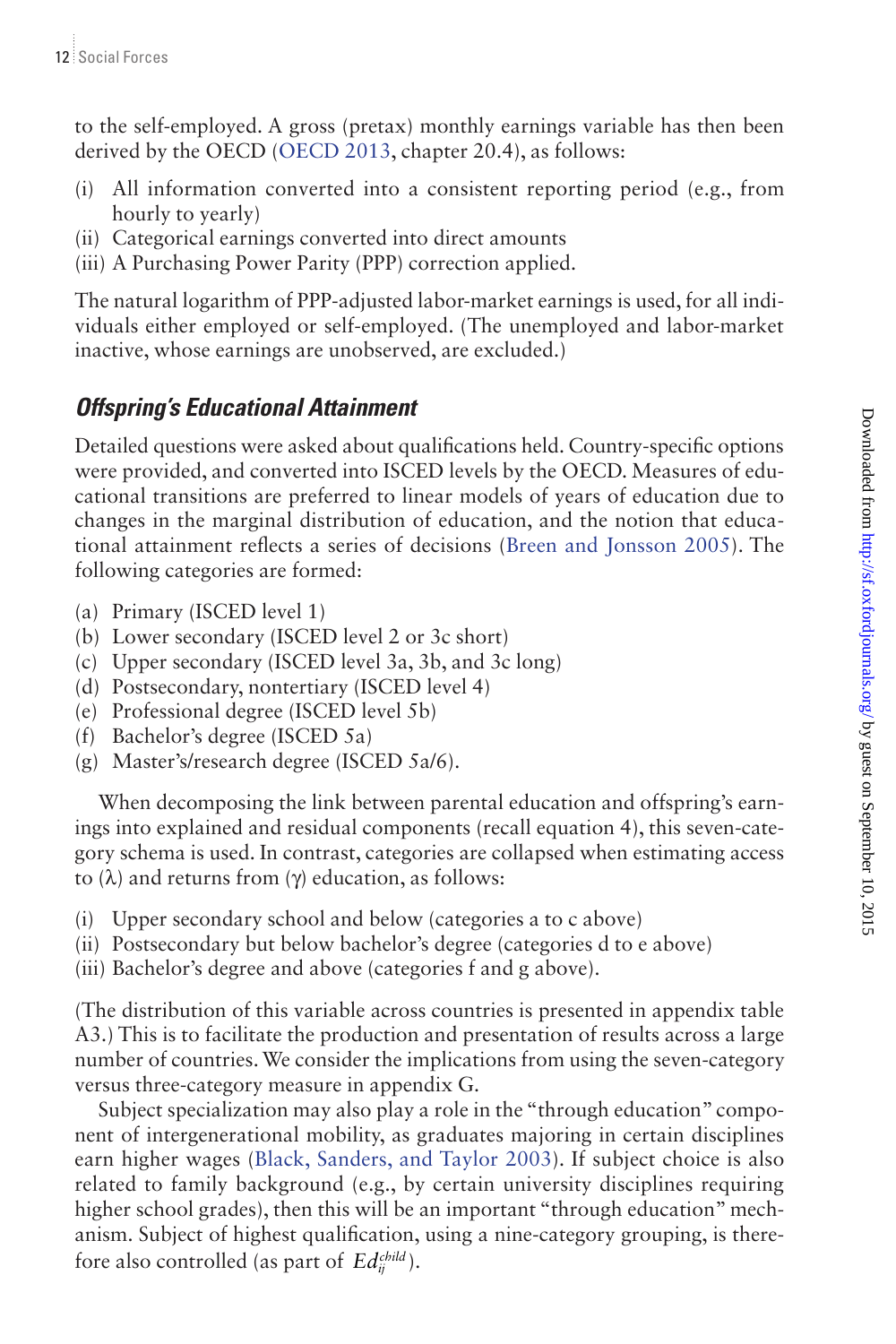### *Years of Education*

A limitation of the offspring's educational attainment measure is that its distribution varies across countries (see appendix table A3). We therefore also measure the intergenerational correlation of education (*λ*) and returns (γ) using respondents' years of schooling. Specifically, respondents' education has been converted into a "years of schooling" equivalent using OECD  $(2005, 422)$ , and then standardized to mean 0 and standard deviation 1 *within* each country. There are two advantages of this approach. First, as years of schooling has been standardized, the spread is the same within each country. (All results therefore refer to differences in *national* standard deviations.) Second, as years of schooling is continuous, information is captured from throughout the educational achievement distribution (rather than just the extremes). This is therefore a useful alternative to test the robustness of our results.

## *Income Inequality*

Income inequality is measured using the Gini coefficient. Although there are alternatives (e.g., Atkinson coefficient, decile ratios), similar GGC estimates are obtained regardless of the income inequality measure used [\(Blanden 2013](#page-26-5)). This information is drawn from the Luxemburg Income Study  $(LIS)$ ,<sup>9</sup> widely considered to be the "gold standard" in income inequality measurement across countries ([Atkinson 2004\)](#page-26-14) due to the consistency of population coverage, income concept (disposable household income), unit of analysis, and equivalence scales. However, for most countries, data are available only from around 1980 onward.

This leads to an important question: At what point should income inequality be measured? In theory, inequality during childhood should be particularly important for the part of mobility working through the intergenerational correlation of education. In contrast, present-day inequality should be a more important predictor of the returns to education. Consequently, inequality throughout the life course should influence the intergenerational transmission of advantage. With this in mind, our primary measure of income inequality is the average Gini coefficient across all available LIS waves.

Alternative information on income inequality is available from the Standardized World Income Inequality Dataset, SWIID.10 This contains income inequality data for more countries than the LIS, and over a longer time period (1960 to 2010 for most of the OECD). However, it also has lower levels of cross-national comparability ([Atkinson and Brandolini 2001](#page-26-15)), particularly for years prior to 1980.

Nevertheless, we use this alternative data set to test the robustness of our results. First, we average the Gini coefficient across all available years between 1965 and 2010, and find little change to the conclusions reached. Second, measures of "childhood" inequality (average Gini coefficient between 1965 and 1985) and present-day inequality (average Gini coefficient between 2005 and 2011) are created, and correlated with *β*, *γ*, *λ*, and δ. Moderate to strong associations are typically found for each of the above, regardless of the income inequality measure used. However, although we find support for the hypothesis that the returns on education are more strongly associated with present-day inequality than childhood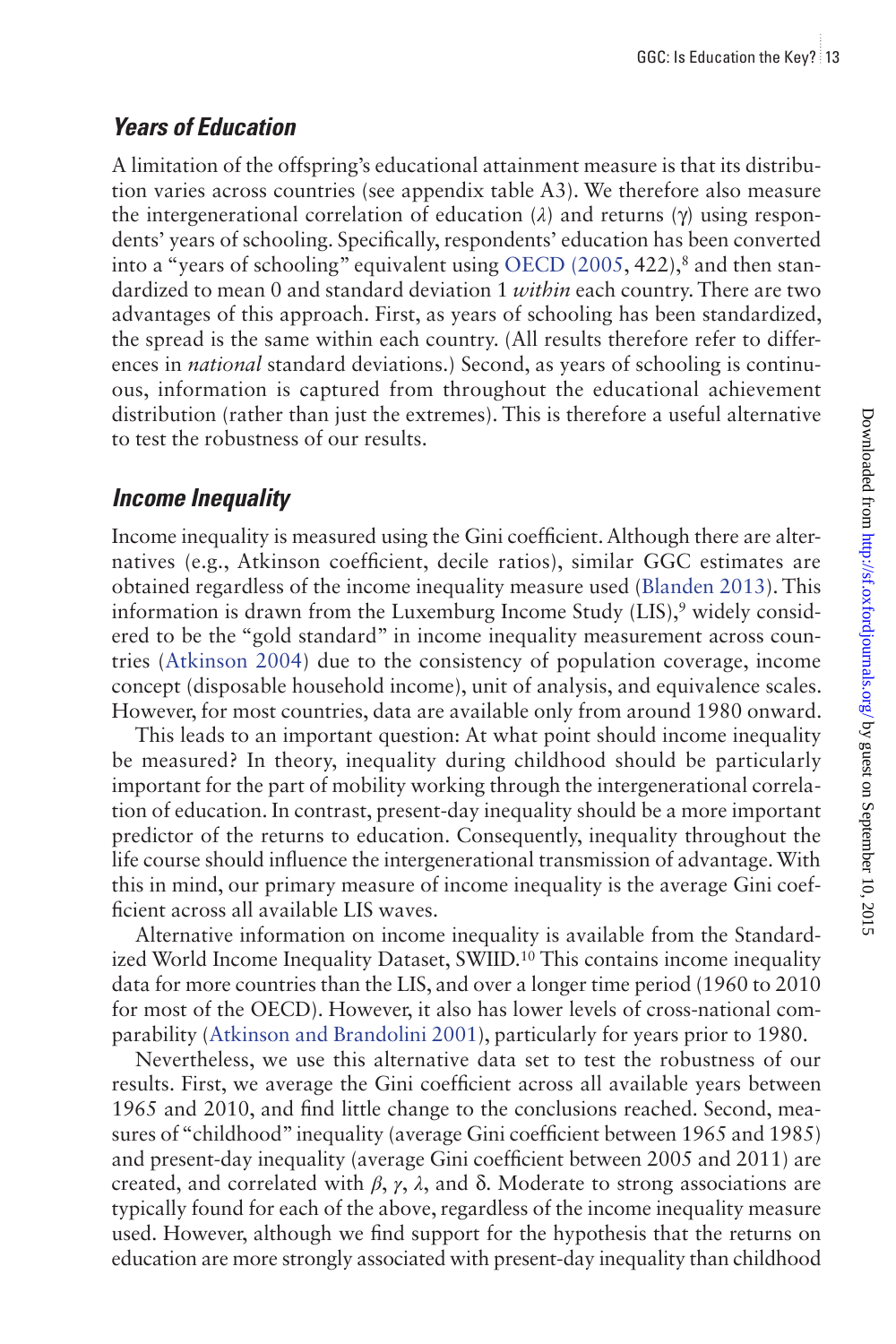inequality  $(r = 0.59$  versus  $r = 0.39$ ), the opposite does not seem to hold true for the intergenerational correlation of education ( $r = 0.55$  versus  $r = 0.64$ ).<sup>11</sup>

#### *Country Selection*

Twenty-two OECD and two non-OECD (Russia and Cyprus) countries participated in PIAAC. However, as [Andrews and Leigh \(2009\)](#page-26-16) argue, "it may be unreasonable to draw a link between [income] inequality … and intergenerational mobility" for "transition" economies previously under Communist rule. In particular, recall that the sample includes men born between 1950 and 1985, when these countries did not have a market economy. Individuals in these countries would have also experienced substantial economic, social, and political change, with such instability potentially leading to unusual and unpredictable patterns of social mobility. Consequently, it has been argued that these countries are unlikely to demonstrate the hypothesized link between income inequality and intergenerational mobility, and should therefore be excluded from the GGC ([Andrews](#page-26-16) [and Leigh 2009](#page-26-16)).

This complication will be handled as follows. The GGC will first be reproduced using parental education–offspring earnings estimates from 23 of the 24 PIAAC countries (Cyprus is excluded due to a lack of income inequality data within the LIS). The sensitivity of our version of the GGC to the inclusion/exclusion of the five transition economies (Russia, Poland, Estonia, Czech Republic, and the Slovak Republic) is then illustrated. Subsequent decompositions will be presented for all countries, with the transition economies only excluded from our graphical representations of how the different components of the intergenerational association  $(γ, λ,$  and  $δ)$  vary with income inequality.

## **Results**

#### *Does the Great Gatsby Curve Really Exist?*

Table [1](#page-14-0) presents estimates of the link between parental education and labormarket earnings  $(\beta)$ . In all countries there is a strong and statistically significant association, with individuals from low parental education backgrounds earning up to 75 percent less than those from high parental education backgrounds. However, the strength of this association varies across countries. Finland, Sweden, Norway, and Denmark are all toward the bottom of table [1](#page-14-0), where the parental education–offspring earnings gap is approximately 20 percent or less. On the other hand, the equivalent difference in the Slovak Republic and United States is more than 70 percent. Overall, the ranking of countries in table [1](#page-14-0) is broadly similar to [Blanden \(2013](#page-26-5), table [2\)](#page-16-0) and [Corak \(2012\)](#page-26-17), who perform a similar cross-country comparison using an alternative measure of social mobility (the link between the income of fathers and sons). Indeed, the correlation between our estimates in table [1](#page-14-0) and [Blanden \(2013,](#page-26-5) table [2\)](#page-16-0) is 0.73 (rank-order correlation 0.75). Similarly, the correlation between our mobility estimates and those of [Corak \(2012\)](#page-26-17) equals 0.79 (rank order 0.83).

Figure [2](#page-15-0) plots these β coefficients against income inequality. (See online appendix table A1 for the key to country abbreviations.) The left-hand panel includes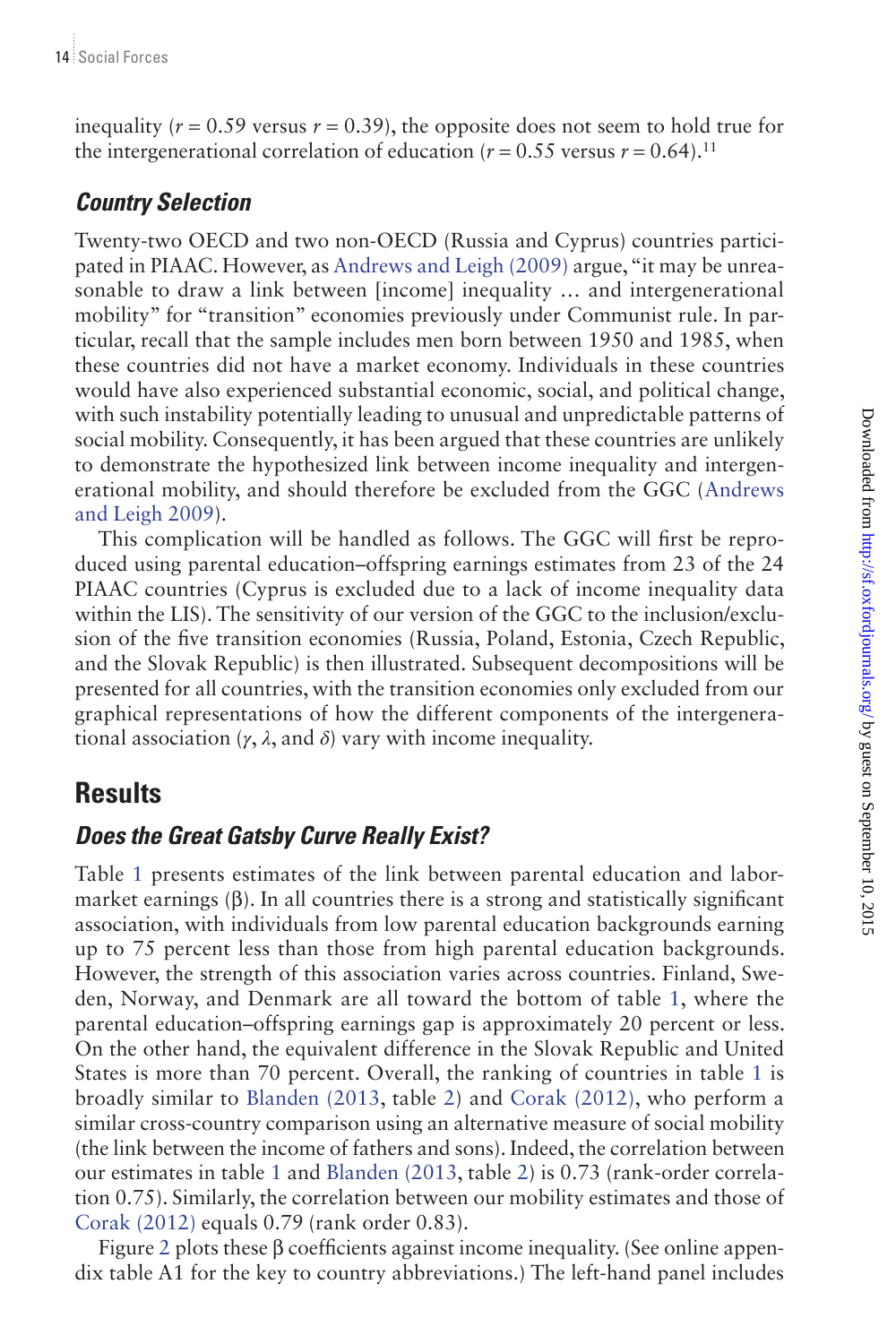|                 | $\beta$ | <b>SE</b> | % difference $[exp(\beta)]$ |
|-----------------|---------|-----------|-----------------------------|
| <b>USA</b>      | 0.56    | 0.09      | 75                          |
| Slovak Republic | 0.55    | 0.10      | 74                          |
| Poland          | 0.47    | 0.10      | 61                          |
| <b>UK</b>       | 0.42    | 0.07      | 51                          |
| Japan           | 0.37    | 0.06      | 44                          |
| Russia          | 0.35    | 0.23      | 42                          |
| France          | 0.33    | 0.04      | 40                          |
| South Korea     | 0.33    | 0.05      | 40                          |
| Ireland         | 0.33    | 0.07      | 39                          |
| Spain           | 0.30    | 0.13      | 35                          |
| Italy           | 0.28    | 0.18      | 33                          |
| Czech Republic  | 0.26    | 0.06      | 30                          |
| Australia       | 0.25    | 0.05      | 28                          |
| Estonia         | 0.25    | 0.06      | 28                          |
| Germany         | 0.24    | 0.08      | 27                          |
| Canada          | 0.22    | 0.04      | 25                          |
| Denmark         | 0.21    | 0.06      | 24                          |
| Austria         | 0.20    | 0.07      | 22                          |
| Finland         | 0.17    | 0.05      | 19                          |
| Sweden          | 0.14    | 0.04      | 15                          |
| Netherlands     | 0.14    | 0.04      | 15                          |
| Belgium         | 0.14    | 0.04      | 15                          |
| Norway          | 0.12    | 0.05      | 13                          |

<span id="page-14-0"></span>**Table 1. The Estimated Difference in Earnings between Individuals from "Low" and "High" Parental Education Backgrounds**

**Note:** Authors' estimates using the PIAAC data set. Figures refer to the earnings differential between individuals from advantaged (high parental education) and disadvantaged (low parental education) backgrounds. SE refers to the standard error.

all countries. Although we find a link between income inequality and mobility, this association is relatively weak. The correlation coefficient equals 0.39 (Spearman's rank 0.49)—notably less than the 0.85 reported by [Krugman \(2012\)](#page-28-19) and the 0.60 by [Blanden \(2013\).](#page-26-5) Similarly, the fitted regression line suggests that a 0.10 increase in the Gini coefficient (roughly the difference in income inequality between Sweden and the UK) is associated with a relatively small (0.11) increase in β. Nevertheless, this association does reach statistical significance at conventional thresholds.

However, as discussed above, the hypothesized link between income inequality and intergenerational mobility is unlikely to hold in the transitional economies of Russia, Poland, Czech Republic, Estonia, and the Slovak Republic, where there was substantial social, economic, and political change during the late 20th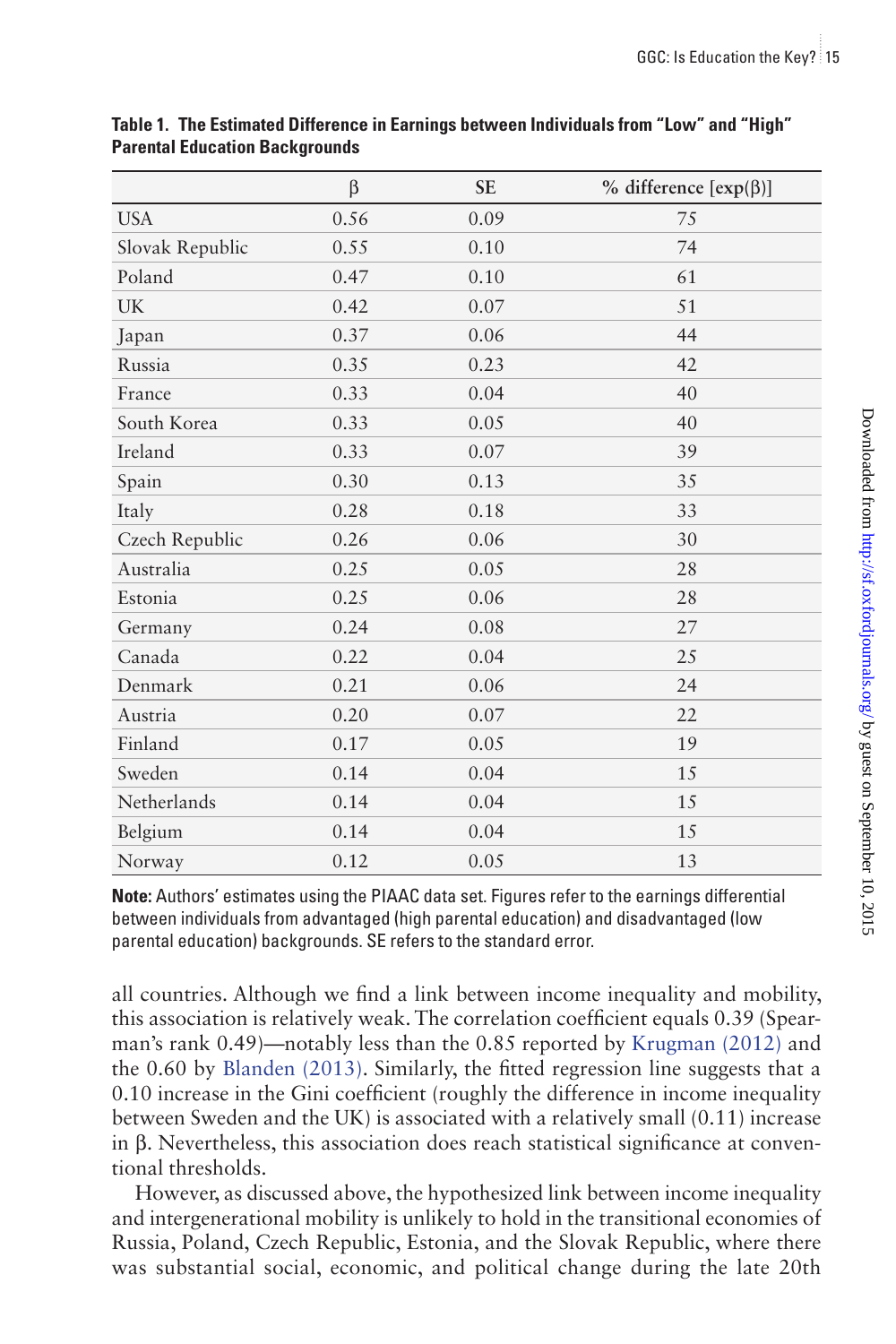

<span id="page-15-0"></span>**Figure 2. Income inequality and the link between family background and labor-market earnings**

**Note:** Authors' calculations using the PIAAC data set. Left-hand panel includes all countries with data available (Pearson correlation =  $0.39$ ; Spearman's rank =  $0.49$ ). Right-hand panel excludes transition economies (Pearson correlation = 0.86; Spearman's rank = 0.81). See appendix table A1 for country codes.

century. Moreover, these countries have a big impact upon the results presented in the left-hand panel of figure [2](#page-15-0), and are thus excluded in the panel on the right. Consistent with [Andrews and Leigh \(2009\)](#page-26-16), the association between income inequality and intergenerational mobility becomes significantly stronger. The correlation coefficient increases to  $0.86$  (Spearman's rank =  $0.81$ ), with a  $0.10$ increase in the Gini now associated with a 0.26 increase in β. These magnitudes are consistent with [Corak \(2012\)](#page-26-17) and [Blanden \(2013\),](#page-26-5) neither of whom included transition economies in their versions of the GGC. Together, this provides strong evidence that income inequality is indeed linked to intergenerational mobility (at the cross-national level) when alternative and comparable measures of parental background are used.

#### *To What Extent Does Educational Attainment Mediate the Link between Parental Education and Labor-Market Outcomes?*

Table [2](#page-16-0) decomposes  $\beta$  into the part that works through offspring's educational attainment  $(y.\lambda)$  and the residual component  $(\delta)$ . Educational attainment is an important mediating factor; in all countries, *γ*.*λ* accounts for more than half of the total effect  $(β)$ . This illustrates education's important role in the intergenerational transmission of (dis)advantage. Indeed, in several countries,  $\delta$  (the residual) is small and statistically insignificant, including Denmark, Finland, Norway, Sweden, Austria, Germany, Belgium, and the Netherlands. Hence, conditional upon educational achievement, parental education has little additional impact upon offspring's earnings. In contrast, the residual effect of parental education  $(\delta)$  is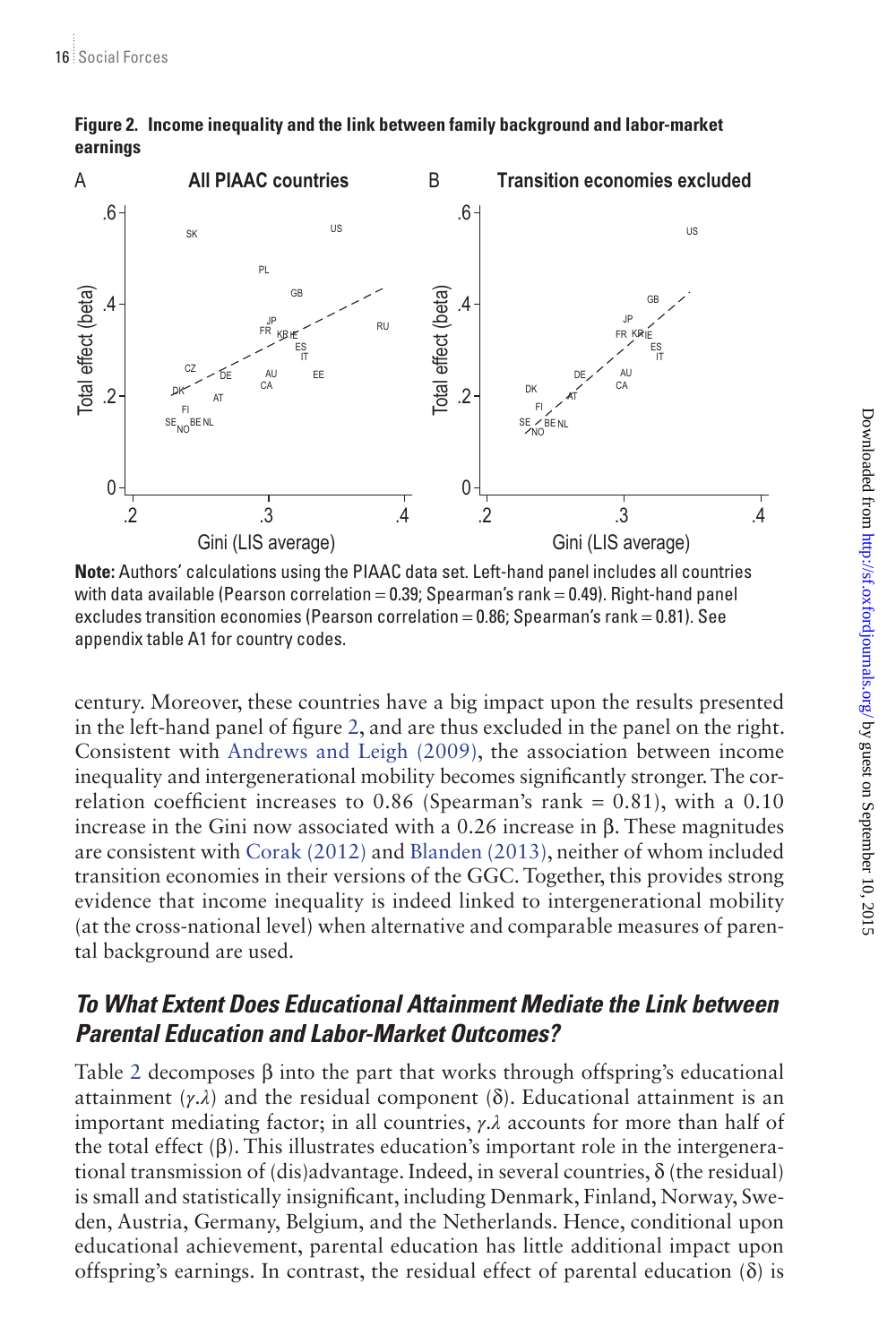|                 | Total $(\beta)$ |           |                   | Through ed $(\gamma^*\lambda)$ |          | Residual $(\delta)$ |  |
|-----------------|-----------------|-----------|-------------------|--------------------------------|----------|---------------------|--|
|                 | $\beta$         | <b>SE</b> | $\gamma^*\lambda$ | <b>SE</b>                      | $\delta$ | <b>SE</b>           |  |
| Russia          | 0.35            | 0.23      | 0.08              | 0.11                           | 0.27     | 0.14                |  |
| Slovak Republic | 0.55            | 0.10      | 0.35              | 0.07                           | 0.21     | 0.13                |  |
| Japan           | 0.37            | 0.06      | 0.17              | 0.03                           | 0.20     | 0.06                |  |
| UK              | 0.42            | 0.07      | 0.22              | 0.04                           | 0.21     | 0.07                |  |
| Korea           | 0.33            | 0.05      | 0.19              | 0.02                           | 0.14     | 0.05                |  |
| <b>USA</b>      | 0.56            | 0.09      | 0.44              | 0.05                           | 0.12     | 0.08                |  |
| France          | 0.33            | 0.04      | 0.23              | 0.03                           | 0.11     | 0.04                |  |
| Estonia         | 0.25            | 0.06      | 0.14              | 0.02                           | 0.10     | 0.06                |  |
| Poland          | 0.47            | 0.10      | 0.38              | 0.05                           | 0.10     | 0.10                |  |
| Italy           | 0.28            | 0.18      | 0.21              | 0.07                           | 0.08     | 0.18                |  |
| Australia       | 0.25            | 0.05      | 0.18              | 0.02                           | 0.07     | 0.05                |  |
| Canada          | 0.22            | 0.04      | 0.16              | 0.02                           | 0.06     | 0.04                |  |
| Denmark         | 0.21            | 0.06      | 0.15              | 0.02                           | 0.06     | 0.06                |  |
| Sweden          | 0.14            | 0.04      | 0.09              | 0.01                           | 0.05     | 0.04                |  |
| Spain           | 0.30            | 0.13      | 0.27              | 0.03                           | 0.04     | 0.14                |  |
| Ireland         | 0.33            | 0.07      | 0.30              | 0.04                           | 0.04     | 0.06                |  |
| Finland         | 0.17            | 0.05      | 0.13              | 0.02                           | 0.04     | 0.05                |  |
| Austria         | 0.20            | 0.07      | 0.17              | 0.04                           | 0.03     | 0.08                |  |
| Netherlands     | 0.14            | 0.04      | 0.15              | 0.03                           | 0.00     | 0.05                |  |
| Czech Republic  | 0.26            | 0.06      | 0.27              | 0.05                           | 0.00     | 0.08                |  |
| Germany         | 0.24            | 0.08      | 0.28              | 0.04                           | $-0.03$  | 0.07                |  |
| Belgium         | 0.14            | 0.04      | 0.20              | 0.02                           | $-0.05$  | 0.05                |  |
| Norway          | 0.12            | 0.05      | 0.17              | 0.03                           | $-0.05$  | 0.06                |  |

<span id="page-16-0"></span>**Table 2. Decomposition of the Intergenerational Association into the "Through Education" and "Residual" Effect of Parental Education on Offspring's Labor-Market Earning***s*

**Note:** Authors' estimates using the PIAAC data set. The left-hand columns provide the total earnings differential between individuals from advantaged (high parental education) and disadvantaged (low parental education) backgrounds. The right-hand columns provide the analogous earnings differential after the offspring's own educational attainment has been controlled (the "residual" effect). The middle columns give the difference between the two (the "through education" effect).

substantial in France, Japan, South Korea, and the UK, where the low parental education group earns 20 percent less than the high parental education group, even when they hold the same level of qualification in the same subject area. To test the robustness of these results, we have re-estimated the decomposition using respondents' standardized years of education (rather than qualification level). There was little change to the substantive results reported above.

Figure [3](#page-17-0) considers whether offspring's educational attainment may be driving our version of the GGC. The association between income inequality and *γ*.*λ*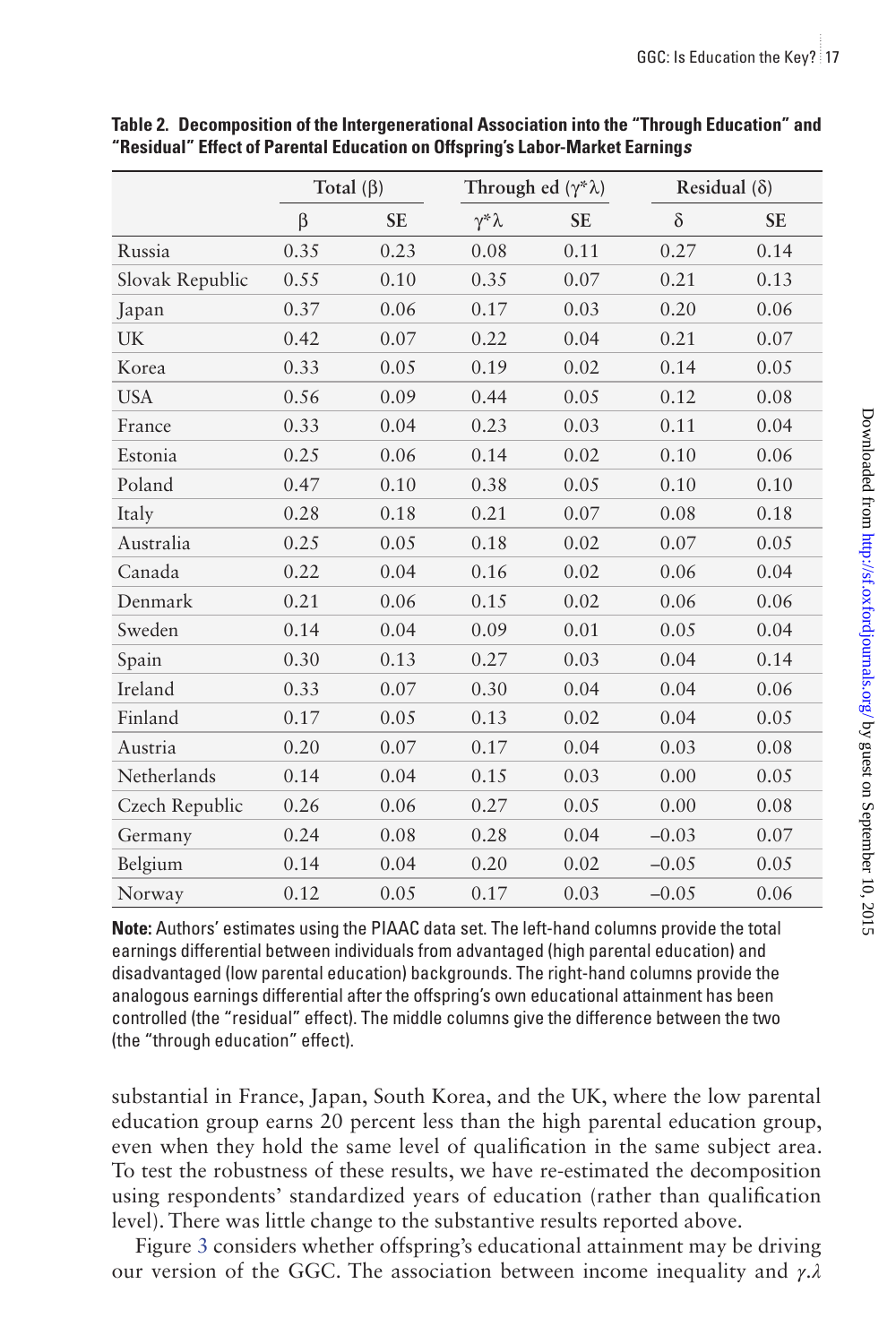<span id="page-17-0"></span>



**Note:** The left-hand panel illustrates the relationship between income inequality and the *explained effect* of parental education on offspring income (i.e., the part that works through offspring's education attainment). Pearson correlation equals 0.70. Right-hand panel illustrates the relationship between income inequality and the *residual effect* of parental education on offspring income (i.e., net of the offspring's educational attainment). Pearson correlation equals 0.60.

(the "through education" component of β) is presented in panel (a) with analogous results for  $\delta$  (the "residual" component) in panel (b).

There is a strong and statistically significant association in panel (a); the correlation coefficient equals  $0.70$  (Spearman's rank =  $0.62$ ), with a  $0.10$  increase in the Gini coefficient associated with a 0.13 increase in  $\gamma^* \lambda$ . This is consistent with the theoretical model presented in figure [1;](#page-5-0) the link between income inequality and educational attainment is a key driver of our version of the GGC. Yet, there is also a reasonably strong association in panel (b) (Pearson correlation =  $0.67$ , Spearman's rank =  $0.63$ ,  $p = 0.01$ ), with the *residual* effect (δ) increasing by 0.12 for each 0.10 increase in the Gini coefficient. Again, very similar findings held using respondents' years of education rather than qualification level.

#### *Is the "Through Education" Component of the GGC Driven by Socio-Economic Inequality in Educational Attainment or the Returns to Education?*

As noted above, the "through education" component comprises:

- (i) The intergenerational correlation of educational attainment  $(\lambda)$
- (ii) The labor-market returns to qualifications (*γ*).

We now consider whether λ and *γ* are greater in more unequal countries.Table [3](#page-18-0) presents differences between low and high parental education groups in terms of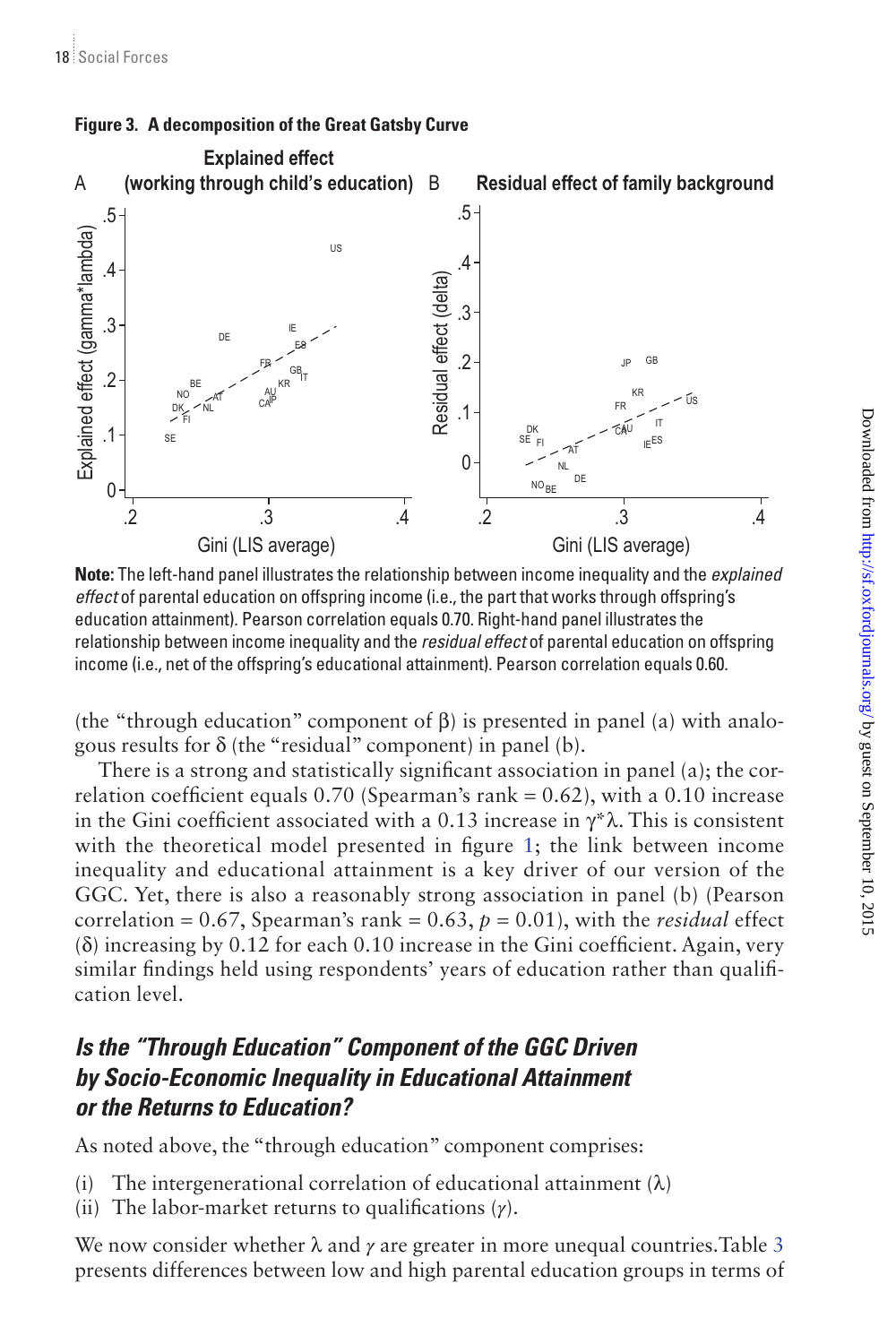|                      | University access              |                | Years of schooling |                |  |
|----------------------|--------------------------------|----------------|--------------------|----------------|--|
|                      | Percentage-point<br>difference | Standard error | <b>Effect</b> size | Standard error |  |
| Czech Republic       | 57.1                           | 4.1            | 1.57               | 0.11           |  |
| Slovak Republic      | 57.0                           | 3.8            | 1.48               | 0.13           |  |
| Poland               | 55.2                           | 4.4            | 1.34               | 0.11           |  |
| Italy                | 51.5                           | 4.9            | 1.43               | 0.18           |  |
| Russia               | 49.9                           | 3.9            | 0.93               | 0.15           |  |
| <b>United States</b> | 46.0                           | 2.5            | 1.24               | 0.08           |  |
| Spain                | 45.6                           | 3.5            | 1.02               | 0.06           |  |
| Japan                | 44.1                           | 3.4            | 1.02               | 0.07           |  |
| France               | 43.0                           | 2.8            | 0.98               | 0.07           |  |
| United Kingdom       | 42.7                           | 4.2            | 1.05               | 0.10           |  |
| Norway               | 36.9                           | 2.6            | 0.91               | 0.06           |  |
| Korea                | 36.2                           | 3.6            | 0.78               | 0.06           |  |
| Netherlands          | 36.1                           | 3.1            | 0.78               | 0.07           |  |
| Australia            | 34.5                           | 2.4            | 0.86               | 0.05           |  |
| Germany              | 34.0                           | 3.4            | 1.00               | 0.12           |  |
| Estonia              | 33.9                           | 2.2            | 0.85               | 0.07           |  |
| Ireland              | 33.3                           | 3.1            | 0.89               | 0.07           |  |
| Belgium              | 32.7                           | 2.6            | 0.99               | 0.06           |  |
| Austria              | 29.4                           | 2.7            | 0.99               | 0.09           |  |
| Finland              | 28.8                           | 3.4            | 0.81               | 0.08           |  |
| Canada               | 28.3                           | 2.2            | 0.80               | 0.05           |  |
| Denmark              | 23.9                           | 2.3            | 0.81               | 0.06           |  |
| Sweden               | 23.7                           | 2.5            | 0.66               | 0.06           |  |

<span id="page-18-0"></span>**Table 3. Socio-Economic Differences in University Graduation Rates and Years of Schooling (**λ**)**

**Note:** Authors' calculations using the PIAAC data set. Left-hand columns provide the estimated percentage-point difference in holding a bachelor's degree between individuals from high and low parental education backgrounds. The right-hand columns are the difference in years of schooling between individuals from high and low parental education backgrounds, expressed as an effect size (national standard-deviation differences).

(i) obtaining a bachelor's degree and (ii) standardized years of schooling. These are our measures of λ.

Differences by parental education in offspring's educational attainment are large and significantly significant in all countries, though there is also substantial cross-national variation. Gaps are comparatively small in Scandinavia; individuals from low parental education backgrounds are 24 percentage points less likely to graduate from university than individuals from high parental education backgrounds in Sweden, for example. On the other hand, there is a 50-percentagepoint difference in the probability of university graduation in the transition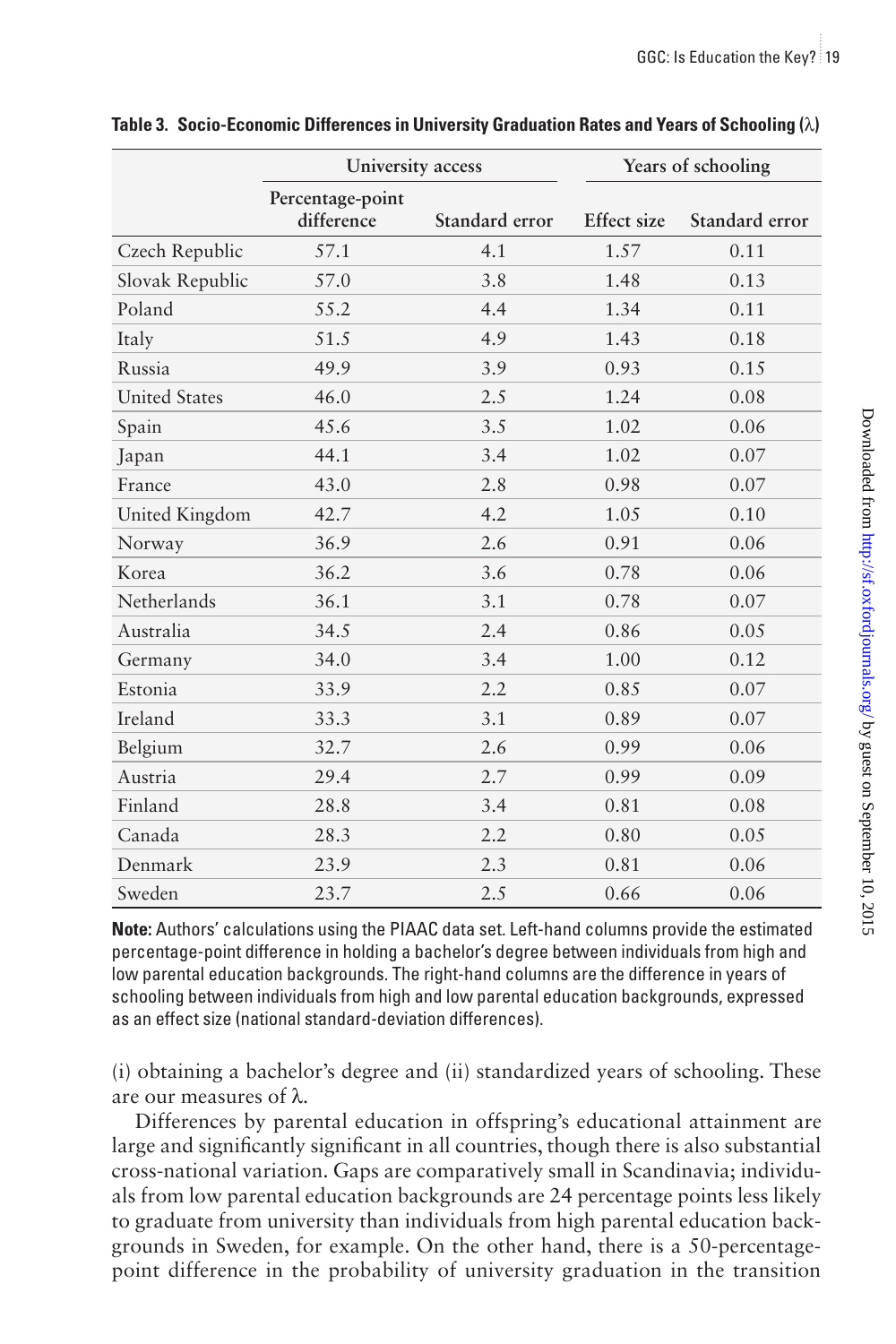economies (the Slovak Republic, Czech Republic, Poland, and Russia). Elsewhere, parental education differences in university graduation are comparatively large in Italy, Japan, and the United States (approximately 45-to-50-percentage-point gaps) relative to Austria and Canada (25-to-30-percentage-point gaps). In additional analysis, we explored the association between parental education and subject specialism, and found only a weak link in most countries.

Figure [4](#page-19-0) plots these estimates of  $\lambda$  against income inequality, with university graduation results in panel (a) and standardized years of schooling in panel (b). A reasonably strong and statistically significant association is observed in both. The Pearson correlation equals  $0.74$  in panel (a) (Spearman's rank =  $0.74$ ), where there is a 15-percentage-point increase in the difference between low and high parental education groups graduating from university for each 0.10 increase in the Gini coefficient. Although the correlation is weaker in panel (b) (Pearson = 0.59, Spearman =  $0.62$ ,  $p = 0.01$ ), a 0.10 increase in the Gini coefficient is still associated with a 0.28-standard-deviation increase in the low–high parental education gap in years of schooling.

This provides indicative evidence that access to financial resources matters in the intergenerational transmission process. Disparities in financial resources by parental education group are greater in more unequal countries, translating into bigger differences in families' ability to invest in their offspring's education. Moreover, as discussed above, heredity transfers are unlikely to vary across countries, while nonfinancial resources are unlikely to be strongly associated with the level of income inequality in society (see appendix C for empirical evidence on this matter). Consequently, it is the financial resource component of parental



<span id="page-19-0"></span>**Figure 4. Income inequality and the socio-economic gradient in educational attainment**

**Note:** The left-hand panel illustrates the relationship between income inequality and the highlow parental education gap in holding a bachelor's degree. Pearson correlation equals 0.74. The right-hand panel illustrates the relationship between income inequality and the estimated highlow parental education gap in respondents' years of education (standardized within country). Pearson correlation equals 0.59. See appendix table A1 for country codes.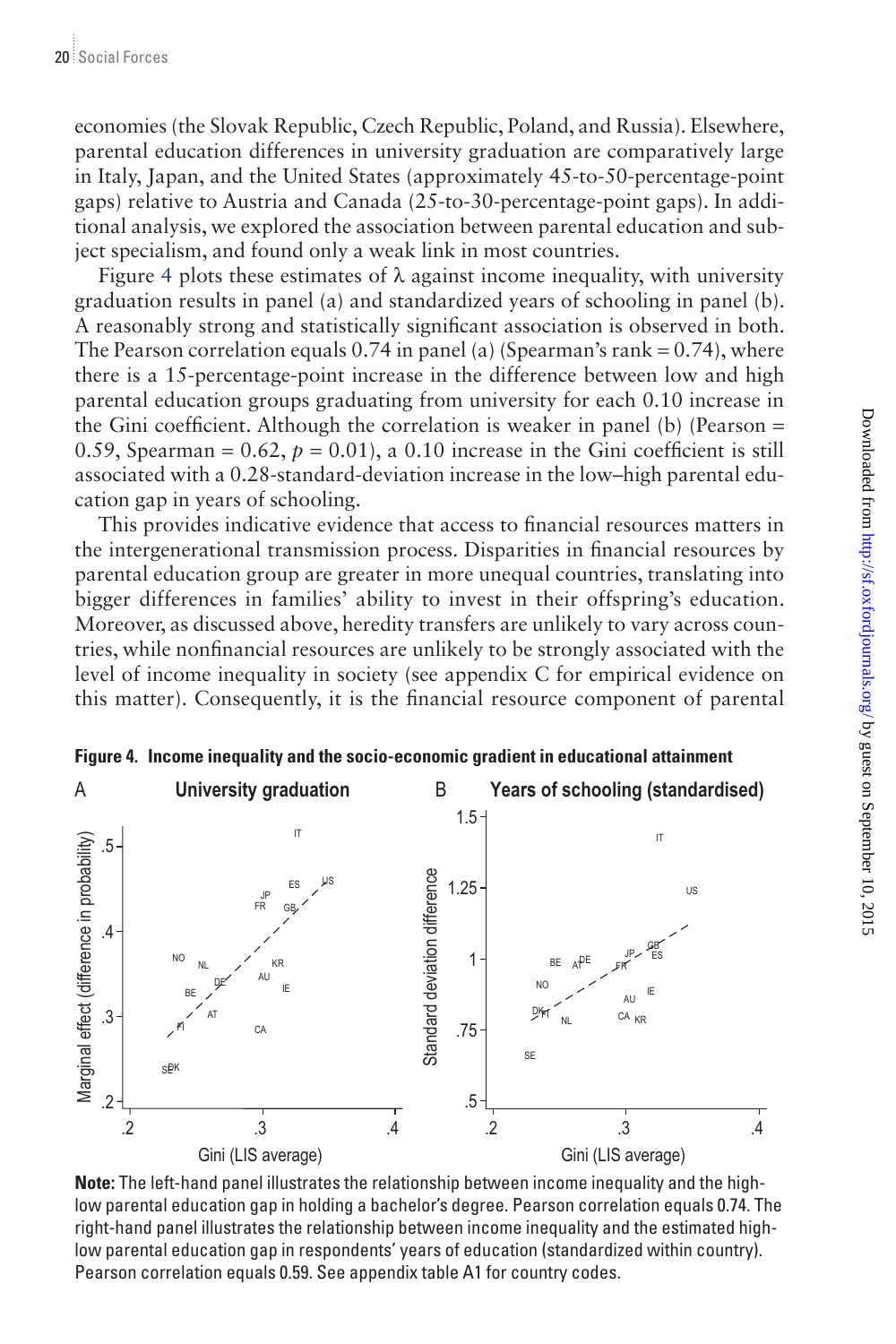education that is the most credible explanation as to why  $\lambda$  is positively associ-ated with income inequality. Further, as subject choice is only weakly associated with parental education in most countries (despite well-known differences in economic returns), differences in families' *capacity* to invest (rather than the *incentives*) seem the more likely driving force.

Table [4](#page-20-0) examines financial returns to education (*γ*). The left-hand side presents the earnings differential between university and high school graduates, while the

|                 | University degree |           |                                 | Years of schooling |           |                                 |  |
|-----------------|-------------------|-----------|---------------------------------|--------------------|-----------|---------------------------------|--|
|                 | $\gamma$          | <b>SE</b> | % difference<br>$[exp(\gamma)]$ | $\gamma$           | <b>SE</b> | % difference<br>$[exp(\gamma)]$ |  |
| <b>USA</b>      | 0.73              | 0.07      | 107                             | 0.34               | 0.03      | 41                              |  |
| Ireland         | 0.63              | 0.07      | 88                              | 0.32               | 0.03      | 37                              |  |
| Germany         | 0.57              | 0.06      | 76                              | 0.25               | 0.02      | 28                              |  |
| Poland          | 0.52              | 0.05      | 68                              | 0.25               | 0.02      | 28                              |  |
| Slovak Republic | 0.50              | 0.09      | 64                              | 0.22               | 0.04      | 25                              |  |
| Belgium         | 0.48              | 0.04      | 62                              | 0.19               | 0.02      | 21                              |  |
| UK              | 0.47              | 0.05      | 61                              | 0.21               | 0.03      | 24                              |  |
| Spain           | 0.47              | 0.06      | 60                              | 0.19               | 0.02      | 21                              |  |
| Korea           | 0.45              | 0.05      | 58                              | 0.20               | 0.02      | 22                              |  |
| Canada          | 0.45              | 0.04      | 57                              | 0.19               | 0.02      | 21                              |  |
| Austria         | 0.45              | 0.06      | 56                              | 0.17               | 0.02      | 18                              |  |
| France          | 0.44              | 0.04      | 55                              | 0.19               | 0.02      | 21                              |  |
| Australia       | 0.43              | 0.04      | 54                              | 0.20               | 0.02      | 22                              |  |
| Czech Republic  | 0.41              | 0.07      | 51                              | 0.16               | 0.03      | 18                              |  |
| Netherlands     | 0.41              | 0.07      | 51                              | 0.20               | 0.03      | 22                              |  |
| Finland         | 0.39              | 0.03      | 47                              | 0.16               | 0.02      | 17                              |  |
| Norway          | 0.38              | 0.05      | 47                              | 0.20               | 0.03      | 22                              |  |
| Denmark         | 0.37              | 0.05      | 45                              | 0.17               | 0.02      | 19                              |  |
| Russia          | 0.36              | 0.34      | 43                              | 0.03               | 0.04      | $\overline{3}$                  |  |
| Japan           | 0.35              | 0.05      | 42                              | 0.18               | 0.02      | 19                              |  |
| Estonia         | 0.35              | 0.05      | 41                              | 0.15               | 0.02      | 17                              |  |
| Sweden          | 0.33              | 0.03      | 38                              | 0.14               | 0.01      | 15                              |  |
| Italy           | 0.24              | 0.07      | 27                              | 0.12               | 0.02      | 13                              |  |

<span id="page-20-0"></span>**Table 4. The Wage Returns to University Qualifications (**γ**) and Standardized Years of Schooling**

**Note:** Authors' calculations using the PIAAC data set. "University degree" results refer to the difference in earnings between individuals holding a university degree relative to high school education or below. "Years of schooling" results refer to the wage return per each national standard-deviation increase in years of schooling. The left-hand-most figures refer to the estimated regression coefficients, while the right-hand column converts these into percentage differences. SE column provides the standard errors.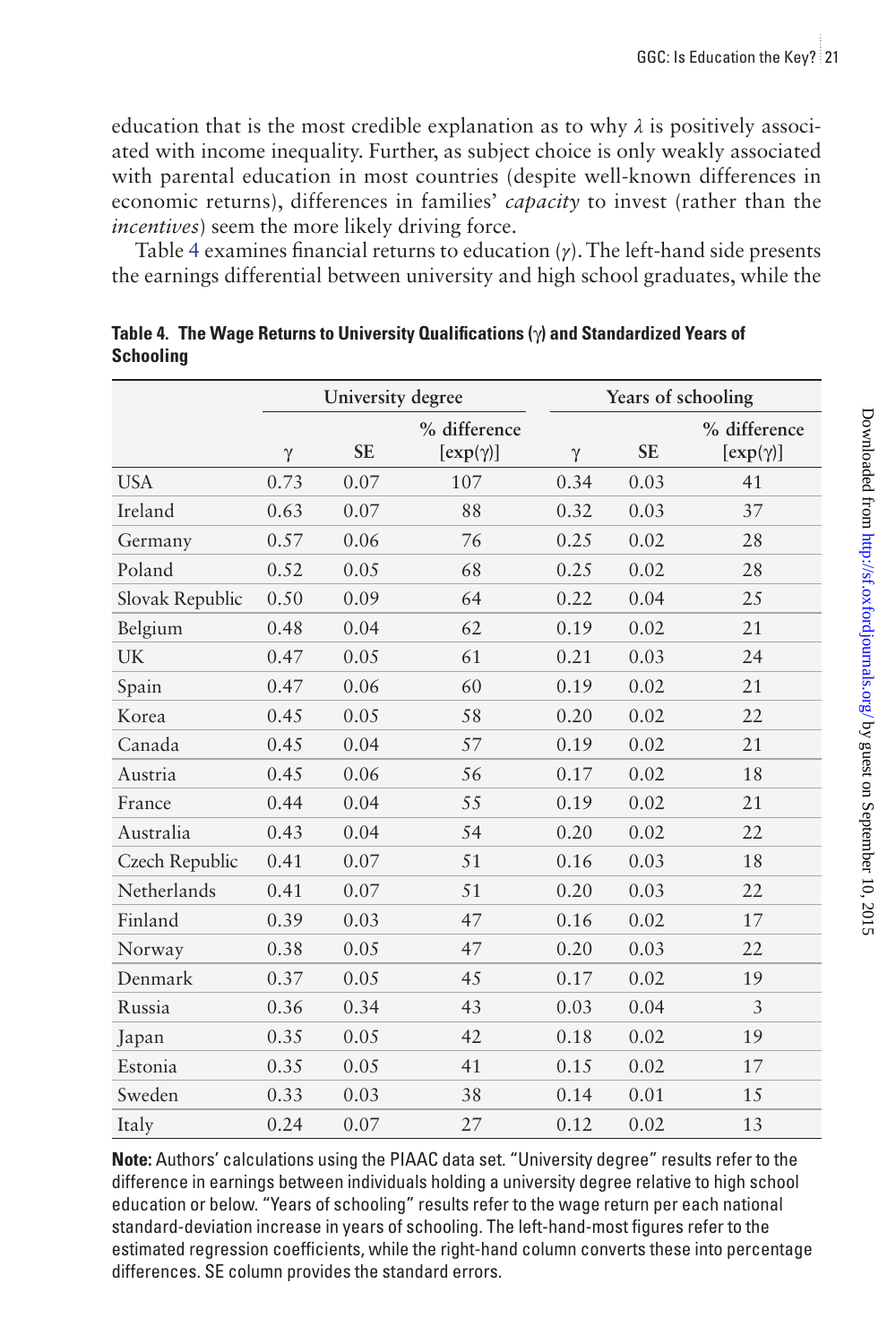right-hand side illustrates the change in respondents' wages for each national standard-deviation increase in years of schooling.

Wage returns are particularly high in the United States, where university graduates earn, on average, double the amount of high school graduates ( $\gamma = 0.73$ ;  $\exp(\gamma) = 1.07$ . Returns are also high in Canada, Belgium, Ireland, Germany, and the UK, where the graduate wage premium is approximately 60 percent or more. In contrast, there is just a 27 percent wage differential in Italy, 38 percent in Sweden, and 42 percent in Japan. The Scandinavian countries are all within the bottom half of the table (comparatively low returns on tertiary education). A broadly similar pattern holds when considering returns on additional years of schooling, with high returns in the United States, Germany, and Ireland, and lower returns in Sweden, Finland, Italy, and Belgium.

Figure [5](#page-21-0), panel A, illustrates the link between the returns on tertiary education and income inequality. Although there is an association (Pearson = 0.42, Spearman =  $0.42$ ,  $p = 0.10$ ), a small number of countries have a big influence upon this result; the exclusion of Italy substantially increases the observed correlation (Pearson = 0.63), while the deletion of the United States dramatically reduces it (Pearson = 0.22). Indeed, the association actually turns negative with the removal of just three data points (Sweden, Ireland, and the United States). Figure [5](#page-21-0), panel B, presents analogous results for the association between income inequality and the returns to additional years of schooling. There is a sign of a moderate correlation (Pearson = 0.49), which remains stable if Ireland, Italy, and the United States are



#### <span id="page-21-0"></span>**Figure 5. Income inequality and the returns to education**

**Note:** Authors' calculations using PIAAC data set. Left-hand panel presents the percentage difference in wages between individuals holding a bachelor's degree versus those with only postsecondary education. Correlation coefficient  $= 0.42$  (0.63 when Italy excluded and 0.22 when United States excluded). Right-hand panel presents results for a one-standard-deviation increase in years of schooling. Correlation = 0.49 (0.51 with Italy, Ireland, and US excluded). See appendix table [1](#page-14-0) for country codes.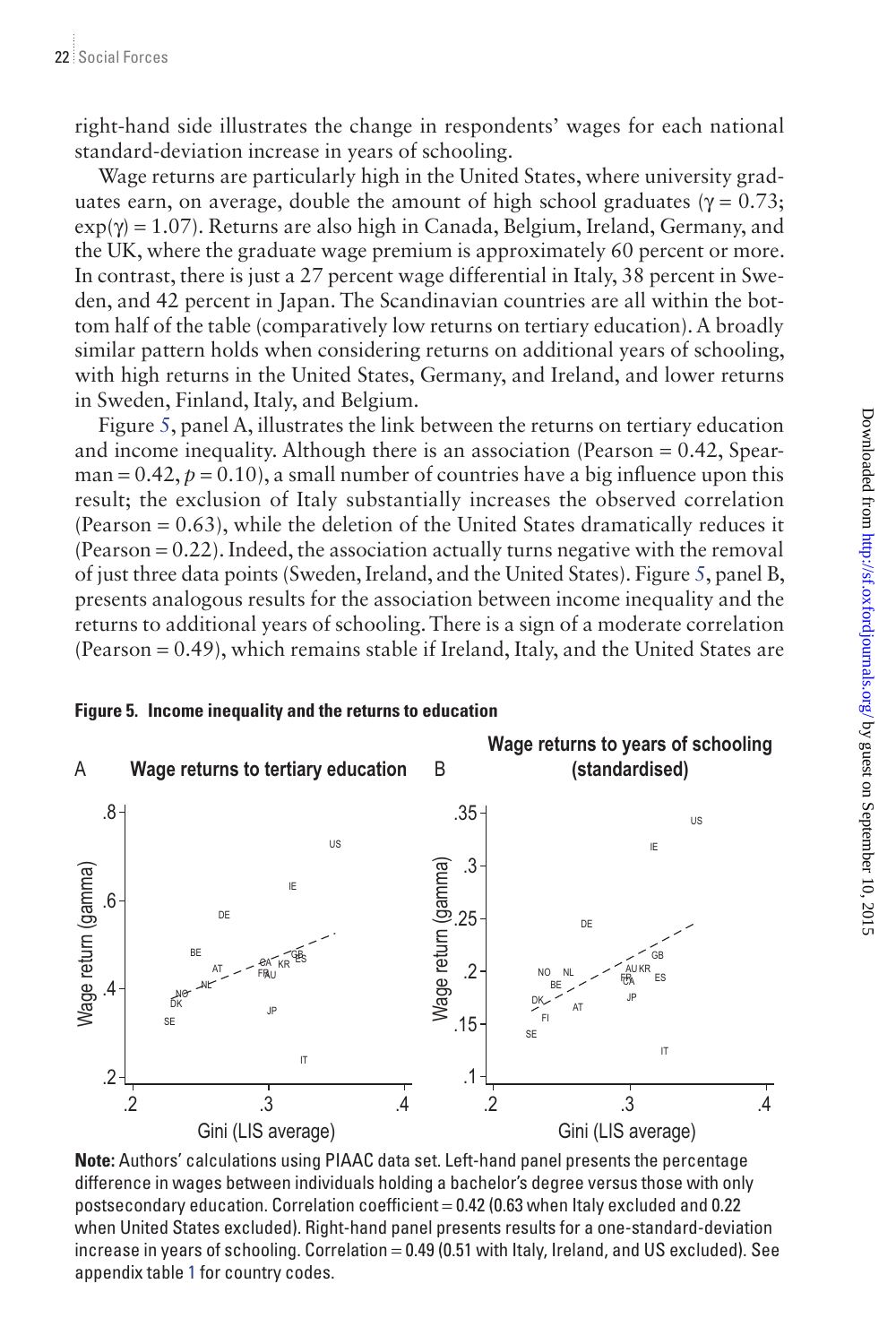excluded as outliers (Pearson  $= 0.51$ ). Nevertheless, the correlation between income inequality and wage returns  $(\gamma)$  seems to be slightly weaker than the correlation between income inequality and the intergeneration correlation of education (λ).

#### *The Link between Income Inequality and Educational Systems*

We now examine the hypothesis that public expenditure on education is lower, and private investments made by families higher, in more unequal countries. Specifically, we estimate the association between income inequality and the following five factors:

- Expenditure on education as a percent of GDP
- Percent of pupils enrolled in private-independent schools
- Percent of pupils using a private out-of-school tutor
- Socio-economic differences in the probability of using a private out-of-school tutor
- Tertiary education tuition costs.

Unfortunately, historical information for most of the above is not available (or has not been collected in a comparable manner). Our empirical analysis therefore focuses upon how income inequality is linked to "present-day" (post-2000) differences in these aspects of educational systems. Pearson and Spearman correlations are presented in table [5.](#page-23-0)

More economically unequal countries tend to spend a lower proportion of national wealth on education ( $r = -0.50$ ;  $p = 0.04$ ). In contrast, they have a greater proportion of children attending a private school ( $r = 0.49$ ;  $p = 0.06$ ) or using out-of-school private tutors ( $r = 0.67$ ;  $p < 0.01$ ). Moreover, the socio-economic gap in use of private tutors is also related to income inequality ( $r = 0.59$ ;  $p =$ 0.02). Finally, there is a particularly prominent relationship between income inequality and university tuition fees ( $r = 0.73$ ;  $p < 0.01$ ). For instance, whereas average annual tuition fees are above \$US 6,000 per annum (PPP adjusted) in high-income-inequality countries like Ireland, the United States, and Japan, they are below \$2,000 per annum in lower income inequality countries like Austria, the Netherlands, Germany, Sweden, and Denmark.12 These findings illustrate how income inequality is linked to public and private investments made in education, and how public schooling systems have less scope to level the playing field between rich and poor when the income distribution is relatively dispersed.

# **Conclusions**

Income inequality is high and rising in a number of developed countries. Both academics and policymakers fear that this may have negative implications for future rates of social mobility. Much of this concern stems from the Great Gatsby Curve, which illustrates how economically unequal countries also tend to be the least socially mobile. However, due to variation across countries in data quality and methods used, concerns have been raised regarding the robustness of the GGC relationship ([Jäntti and Jenkins 2013\)](#page-28-6). Moreover, if the GGC does exist,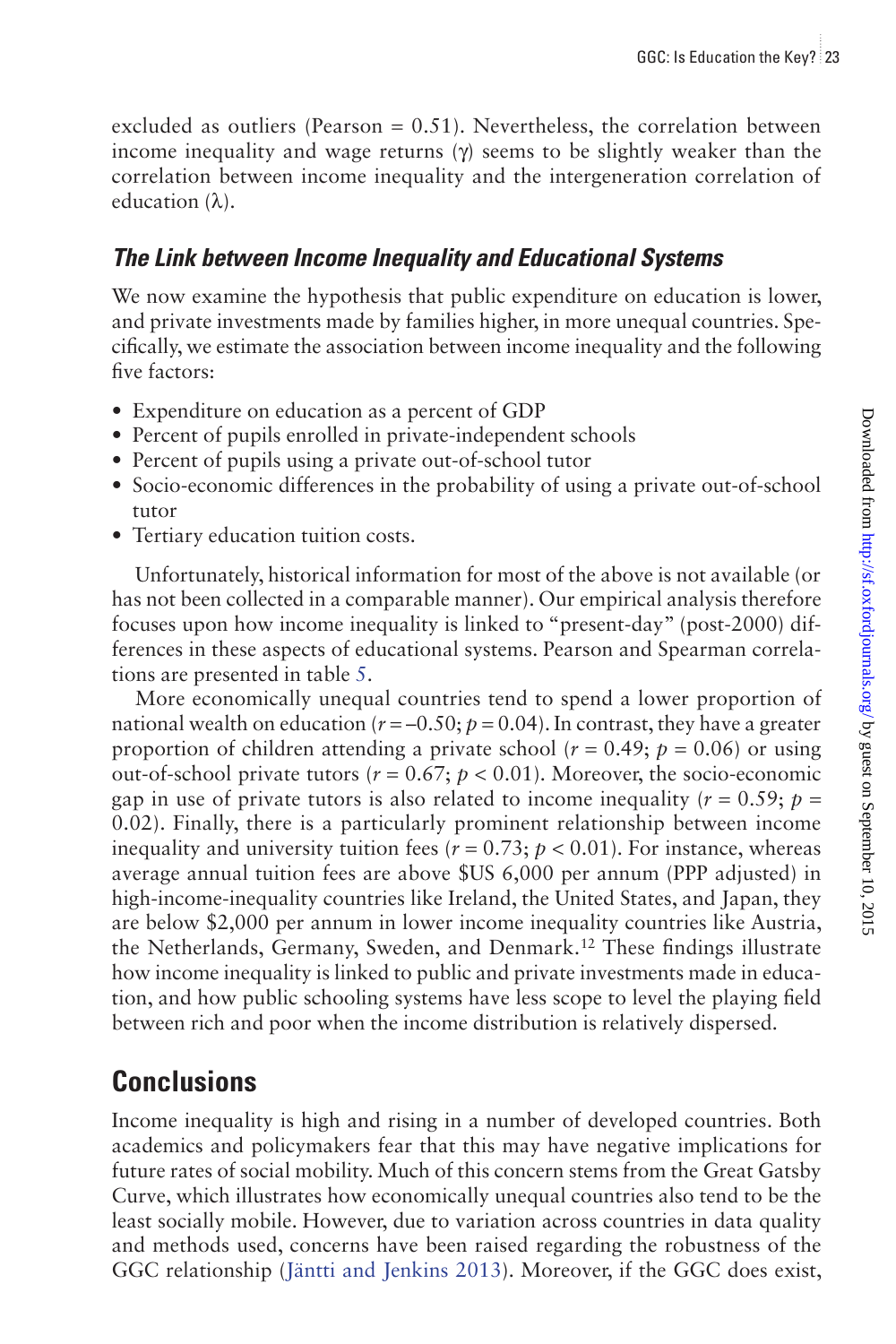| Variable                                                                                       | Source              | Year | $#$ of<br>countries | Pearson<br>correlation | Spearman<br>correlation |
|------------------------------------------------------------------------------------------------|---------------------|------|---------------------|------------------------|-------------------------|
| Education expenditure as a<br>percent of GDP                                                   | <b>UN</b>           | 1975 | 18                  | $-0.50**$              | $-0.58**$               |
| Percent of secondary school<br>pupils enrolled in private school                               | <b>PISA</b><br>2009 | 2009 | 16                  | $0.49*$                | $0.70**$                |
| Percent of pupils who have<br>received out-of-school tutoring                                  | <b>PISA</b><br>2000 | 2000 | 16                  | $0.67**$               | $0.63**$                |
| Parental education differences<br>in the percent of pupils receiving<br>out-of-school tutoring | <b>PISA</b><br>2000 | 2000 | 16                  | $0.59**$               | $0.71**$                |
| University tuition costs                                                                       | EAG<br>2013         | 2011 | 18                  | $0.73**$               | $0.77**$                |

#### <span id="page-23-0"></span>**Table 5. The Correlation between Income Inequality and Key Educational Inputs**

**Note:** Authors' calculations. \* and \*\* indicate statistical significance at the 10 percent and 5 percent level, respectively.  $EAG =$  Education at a Glance. UN = United Nations. PISA = Programme for International Student Assessment.

what are the mechanisms underpinning it? Little is currently known about this important issue, including the potential role of educational attainment.

The original contribution of this paper is hence twofold. First, we have attempted to replicate the GGC using cross-nationally comparable data and an alternative definition of intergenerational mobility. Second, we have empirically investigated the potential mediating role of educational attainment in the relationship between income inequality and intergenerational mobility for the first time. Our results have pointed toward the following six key results:

- (i) The GGC can be replicated using alternative measures of intergenerational mobility and cross-nationally comparable data. The strength of the association depends, however, upon whether transition economies are included.
- (ii) In all countries, it is educational attainment that is driving the link between parental education and offspring's earnings.
- (iii) There is a strong association between income inequality and both the explained and residual effect of parental education on offspring's earnings.
- (iv) Although income inequality is associated with both access to education and its financial returns, the strength of the relationship seems to be greater for the former than the latter. This suggests that the intergenerational correlation of education may be the more important driver of the link between income inequality and the "through education" component of β.
- (v) The fact that the association between parental education, offspring's education, and offspring's earnings varies by income inequality suggests that financial resources play an important role in the intergenerational transmission of advantage.
- (vi) High-inequality countries have more private investment in education and less public investment. This further emphasizes the important role of financial resources in the transmission of advantage in countries with greater inequality.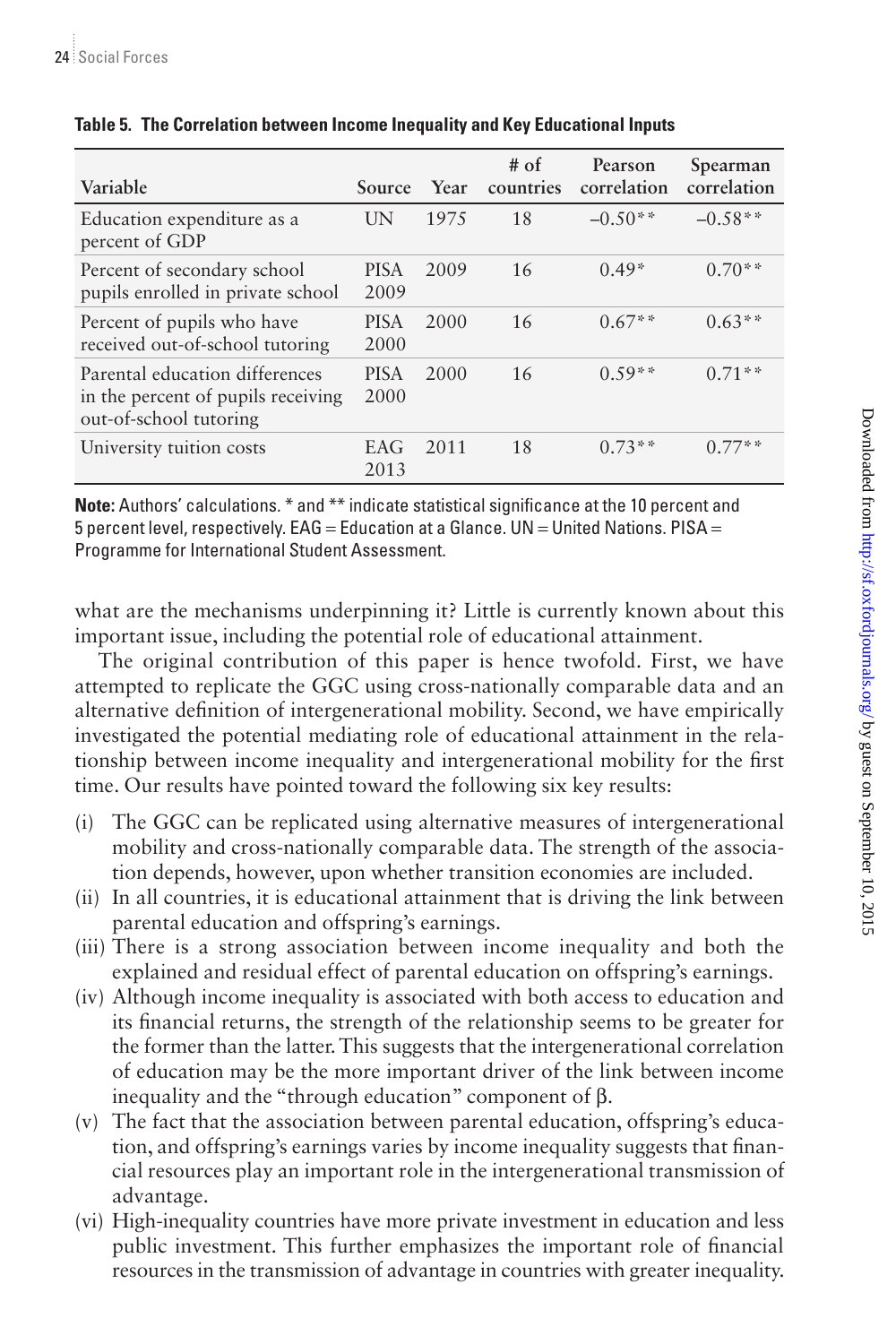These findings have important implications for both academic understanding of intergenerational mobility and contemporary public policy. While some have questioned the importance of financial resources in the intergenerational transmission process [\(Mayer 1997](#page-28-20)), others believe this factor to be key ([Becker](#page-26-10)  [1964](#page-26-10)). In this paper, we have argued that families with greater financial resources have (a) greater *capacity* to invest in their offspring's development; and (b) greater *incentive* to invest when economic returns to education are high. Consequently, if financial resources are indeed an important driver of the intergenerational transmission of advantage, a strong relationship should be observed between income inequality and the "through education" component of intergenerational mobility. Our analysis suggests that although both financial and nonfinancial resources are likely to be important in the intergenerational transmission of advantage, the former is likely to be the dominant reason why income inequality is linked to mobility. This finding may arguably be driven more by differences between families' *capacity* to invest in education rather than their *incentives*, given the relatively weak link between parental education and subject specialism observed in most countries. Thus, ensuring that families have adequate access to financial resources, potentially through condensing the income distribution, may be pivotal in ensuring that young people have equal opportunities to succeed.

These findings should, of course, be considered in light of the limitations of our study. First, we remind readers that it is only currently possible to examine *associations* between income inequality and intergenerational mobility, rather than producing causal estimates. Second, one cannot rule out the possibility that different findings would emerge if parental occupation were used to measure social origin and destination (rather than education and earnings), due to well-documented cross-national differences between earnings and social class mobility ([Blanden 2013\)](#page-26-5). Third, the number of countries with high-quality income inequality and intergenerational mobility data remains restricted. Indeed, our analysis is based upon the experiences of 23 countries (18 when transition economies are excluded), meaning that statistical power is limited. Finally, due to the above, it has only been possible to perform cross-sectional analyses. Yet, a longitudinal study, investigating whether *change* in income inequality across countries is associated with *change* in rates of social mobility, would provide stronger evidence as to whether there is indeed a causal relationship between the two. However, although these are clearly important directions for future research, they will become possible only when new data are made available.

Thus, while we stress that our results refer to *associations* only, they nevertheless suggest that educational inequality is likely to be a key factor mediating the link between income inequality and intergenerational mobility. Likewise, our findings highlight how parental access to financial resources is likely to play a key role in the intergenerational transmission of social advantage. Policies focused on the redistribution of financial resources, and on minimizing educational disparities between rich and poor, are therefore likely to be vital in ensuring that the next generation has equal opportunities to succeed.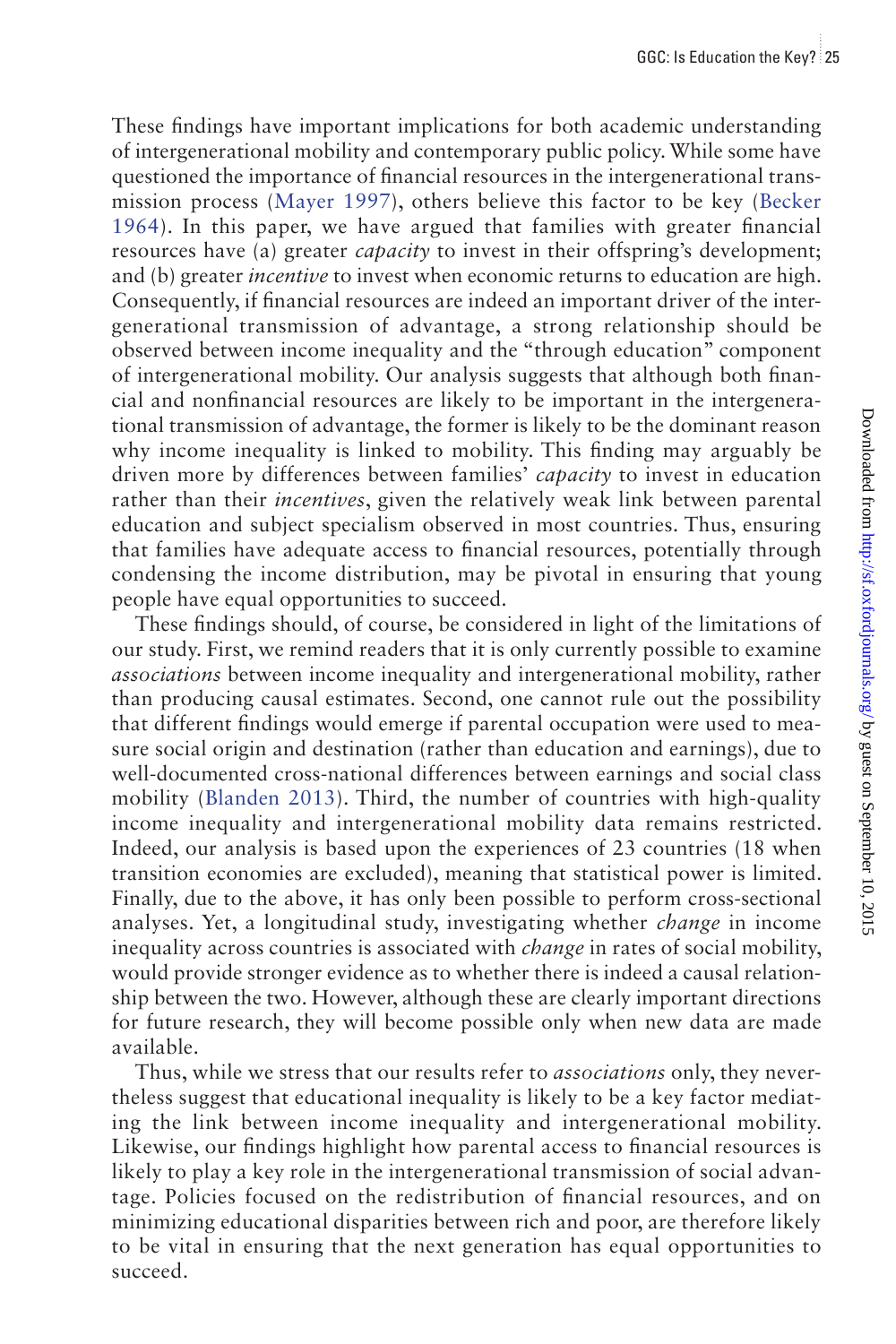# **Notes**

- 1. The β coefficients will occasionally be presented in percentage differences, calculated  $rac{\mu}{\cos \left( \frac{\exp(\hat{\beta}) - 1}{x}\right)}$  × 100.
- 2. While we acknowledge that parental education alone may not capture all domains of social origin, we are restricted by data availability. See [Bukodi and Goldthorpe \(2012\)](#page-26-9) for a discussion of the relative merits of social class, status, and education as predictors of educational attainment.
- 3. Appendix B illustrates how results for the United States and UK would change were parental income used.
- 4. Income inequality *during childhood* is clearly the most relevant time point to consider family background differences in parental capacity to invest. However, income inequality during the offspring's childhood may also be relevant for parental incentives. For instance, parental *perceptions* of the returns to education will influence their decision of whether to invest in their children's education (which will be influenced by the income inequality they observe when their children are growing up). Consequently, the association between income inequality and parental capacity to invest, and between income inequality and parental incentives to invest, are confounded.
- 5. One possibility is that greater income inequality means greater returns to education, providing high-education families with greater incentive to make NF investments in their children.
- 6. We have re-estimated all models for women (see appendix I). The key conclusions reached continue to hold, though the observed Great Gatsby association (excluding transition countries) is slightly weaker than for men (correlation = 0.62). Moreover, the link between income inequality and the residual effect  $(\delta)$  is weaker for women (correlation =  $0.32$ ) than for men (correlation =  $0.67$ ).
- 7. See [http://www.lisdatacenter.org/.](http://www.lisdatacenter.org/)
- 8. Although imputed years of schooling is provided, our investigations suggest that a different approach has been taken in different countries. Thus, for cross-national comparability, we have preferred to create a new measure using a consistent methodology.
- 9. [http://www.lisdatacenter.org/data-access/key-figures/inequality-and-poverty/.](http://www.lisdatacenter.org/data-access/key-figures/inequality-and-poverty/)
- 10. [http://myweb.uiowa.edu/fsolt/swiid/swiid.html.](http://myweb.uiowa.edu/fsolt/swiid/swiid.html)
- 11. The childhood income inequality measure predates the LIS, and so is low quality and lacks cross-national comparability. This could attenuate the link between childhood income inequality and intergenerational associations (including  $\lambda$ ). In contrast, measures of present-day inequality are of higher quality, and have a greater degree of international comparability (and thus are unlikely to be subject to the same downward inconsistency).
- 12. Fewer cross-country data are available on post-schooling factors, including unpaid internships and parental support during job search. However, [Bingley, Corak, and](#page-26-18) [Westergård-Nielsen \(2011\)](#page-26-18) suggest that fathers and sons are more likely to have had the same employer in Canada (a moderate-income-inequality country) than Denmark (a low-inequality country).

# **Supplementary Material**

Supplementary material is available at *Social Forces* online, [http://sf.oxfordjournals.](http://sf.oxfordjournals.org/lookup/suppl/doi:10.1093/sf/sou108/-/DC1) [org/](http://sf.oxfordjournals.org/lookup/suppl/doi:10.1093/sf/sou108/-/DC1).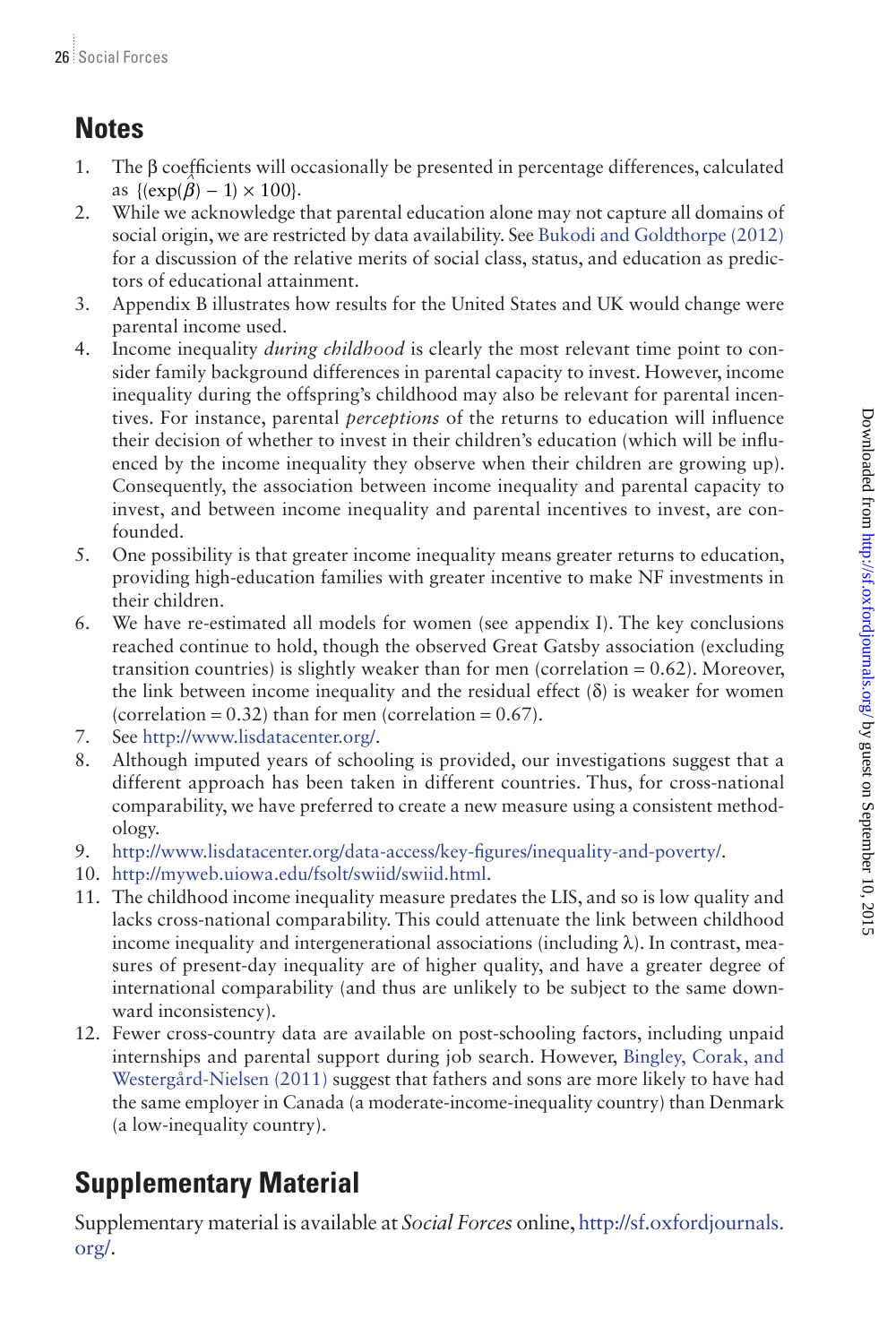# **About the Authors**

John Jerrim is a Reader (Associate Professor) at the UCL Institute of Education. His research interests include educational inequality, cross-national comparisons, and social stratification.

Lindsey Macmillan is a Senior Lecturer (Associate Professor) at the UCL Institute of Education. Her research interests include social mobility, intergenerational worklessness, and educational inequality.

# **References**

- <span id="page-26-16"></span>Andrews, Dan, and Andrew Leigh. 2009. "More Inequality, Less Social Mobility." *Applied Economics Letters* 16(15):1489–92.
- <span id="page-26-14"></span>Atkinson, Anthony. 2004. "The Luxembourg Income Study (LIS): Past, Present, and Future." *Socio-Economic Review* 2(2):165–90.
- <span id="page-26-15"></span>Atkinson, Anthony, and Andrea Brandolini. 2001. "Promise and Pitfalls in the Use of 'Secondary' Data-Sets: Income Inequality in OECD Countries as a Case Study." *Journal of Economic Literature* 39(3):771–99.
- <span id="page-26-8"></span>Becker, Birgit. 2011. "Social Disparities in Children's Vocabulary in Early Childhood: Does Pre-School Education Help to Close the Gap?" *British Journal of Sociology* 62(1):69–88.
- <span id="page-26-10"></span>Becker, Gary. 1964. *Human Capital: A Theoretical and Empirical Analysis, with Special Reference to Education*. New York: National Bureau of Economic Research.
- <span id="page-26-1"></span>Becker, Gary, and Nigel Tomes. 1986. "Human Capital and the Rise and Fall of Families." *Journal of Labor Economics* 4(3):S1–S39.
- <span id="page-26-18"></span>Bingley, Paul, Miles Corak, and Niels Westergård-Nielsen. 2011. "The Intergenerational Transmission of Employers in Canada and Denmark." IZA Discussion Paper 5593,<http://ftp.iza.org/dp5593.pdf>.
- <span id="page-26-13"></span>Black, Dan, Seth Sanders, and Lowell Taylor. 2003. "The Economic Reward for Studying Economics." *Economic Inquiry* 41(3): 365–77.
- <span id="page-26-5"></span>Blanden, Jo. 2013. "Cross-National Rankings of Intergenerational Mobility: A Comparison of Approaches from Economics and Sociology." *Journal of Economic Surveys* 27(1):38–73.
- <span id="page-26-0"></span>Blau, Peter, and Otis Duncan. 1967. *The American Occupational Structure*. New York: Wiley.
- <span id="page-26-6"></span>Boudon, Raymond. 1974. *Education, Opportunity, and Social Inequality: Changing Prospects in Western Society*. New York: Wiley.
- <span id="page-26-11"></span>Bourdieu, Pierre. 1986. "The Forms of Capital." In *Handbook of Theory and Research for the Sociology of Education*, edited by Richardson, John G. 241–58. New York: Greenwood
- <span id="page-26-7"></span>Breen, Richard. 2004. *Social Mobility in Europe*. Oxford: Oxford University Press.
- <span id="page-26-2"></span>Breen, Richard, and John Goldthorpe. 2001. "Class, Mobility, and Merit: The Experience of Two British Birth Cohorts." *European Sociological Review* 17(2): 81–101.
- <span id="page-26-4"></span>Breen, Richard, and Jan Jonsson. 2005. "Inequality of Opportunity in Comparative Perspective." *Annual Review of Sociology* 31: 223–43.
- <span id="page-26-3"></span>\_\_\_\_\_\_. 2007. "Explaining Change in Social Fluidity: Educational Equalization and Educational Expansion in Twentieth-Century Sweden." *American Journal of Sociology* 112(6):1775–810.
- <span id="page-26-9"></span>Bukodi, Erzebet, and John Goldthorpe. 2012. "Decomposing Social Origins: The Effects of Parents' Class, Status, and Education on the Educational Attainment of Their Children." *European Sociological Review* 29(5):1024–39.
- <span id="page-26-12"></span>Coleman, James. 1990. *Foundations of Social Theory.* Cambridge, MA: Belknap Press of Harvard University Press.
- <span id="page-26-17"></span>Corak, Miles. 2012. "Inequality from Generation to Generation: The United States in Comparison." Working Paper, University of Ottawa. [http://milescorak.files.wordpress.com/2012/01/inequality-from-generation](http://milescorak.files.wordpress.com/2012/01/inequality-from-generation-to-generation-the-united-states-in-comparison-v3.pdf)[to-generation-the-united-states-in-comparison-v3.pdf.](http://milescorak.files.wordpress.com/2012/01/inequality-from-generation-to-generation-the-united-states-in-comparison-v3.pdf)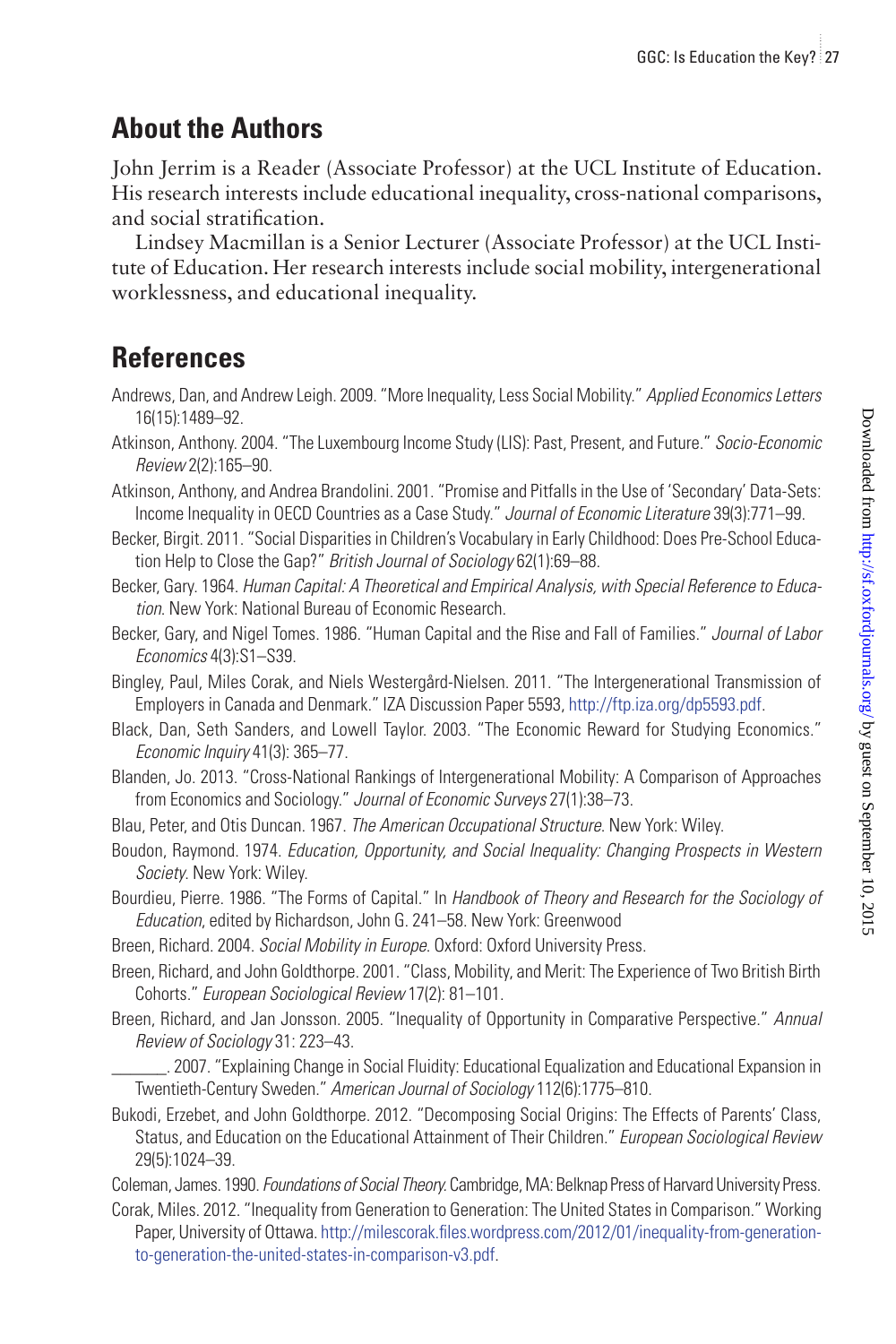<span id="page-27-9"></span>\_\_\_\_\_\_. 2013. "Income Equality, Equality of Opportunity, and Intergenerational Mobility." *Journal of Economic Perspectives* 27(3):79–102.

- <span id="page-27-10"></span>Cunha, Flavio, James Heckman, Lance Lochner, and Dimitriy Masterov. 2006. "Interpreting the Evidence on Life Cycle Skill Formation." In *Handbook of the Economics of Education*, edited by Hanushek, Eric, and Finis Welch, 698–812. Amsterdam: Holland North.
- <span id="page-27-1"></span>Duncan, Gregg, and Richard Murnane. 2011. *Whither Opportunity: Rising Inequality and the Uncertain Life Chances of Low-Income Children*. New York: Russell Sage Foundation.
- <span id="page-27-4"></span>Duncan, Otis, and Robert Hodge. 1963. "Education and Occupational Mobility: A Regression Analysis." *American Journal of Sociology* 68(6):629–44.
- <span id="page-27-3"></span>*Economist*. 2013. "The Great Gatsby Curve: Don't Worry, Old Sport." [http://www.economist.com/blogs/](http://www.economist.com/blogs/democracyinamerica/2013/07/great-gatsby-curve) [democracyinamerica/2013/07/great-gatsby-curve](http://www.economist.com/blogs/democracyinamerica/2013/07/great-gatsby-curve).
- <span id="page-27-13"></span>Erikson, Robert, and Jan Jonsson. 1996. *Can Education Be Equalized? The Swedish Case in Comparative Perspective*. Boulder, CO: Westview Press.
- <span id="page-27-0"></span>Ermisch, John, Markus Jäntti, and Timothy Smeeding. 2012. *Inequality from Childhood to Adulthood: A Cross-National Perspective on the Transmission of Advantage*. New York: Russell Sage Foundation.
- <span id="page-27-7"></span>Ganzeboom, Harry, Donald Treiman, and Wout Ultee. 1991. "Comparative Intergenerational Stratification Research: Three Generations and Beyond." *Annual Review of Sociology* 17:277–302.
- <span id="page-27-12"></span>Garner, Catherine, and Stephen Raudenbush. 1991. "Neighbourhood Effects on Educational Attainment." *Sociology of Education* 64(4):251–62.
- <span id="page-27-17"></span>Goldthorpe, John. 2013. "Understanding—and Misunderstanding—Social Mobility in Britain: The Entry of Economists, the Confusion of Politicians, and the Limits of Educational Policy." *Journal of Social Policy* 42(3):431–50.
- <span id="page-27-8"></span>Gregg, Paul, Jan Jonsson, Lindsey Macmillan, and Carina Mood. 2013. "Understanding Income Mobility: The Role of Education for Intergenerational Income Persistence in the US, UK, and Sweden." DoQSS Working Paper 13-12,<http://ideas.repec.org/p/qss/dqsswp/1312.html>.
- <span id="page-27-20"></span>Haider, Steven, and Gary Solon. 2006. "Life-Cycle Variation in the Association between Current and Lifetime Earnings." *American Economic Review* 96(4):1308–20.
- <span id="page-27-18"></span>Hammermesh, Daniel, and Jeff Biddle. 2001. "Beauty and the Labor Market." *American Economic Review* 84(5):1174–94.
- <span id="page-27-11"></span>Harding, David, Lisa Gennetian, Christopher Winship, Lisa Sanbonmatsu, and Jeffery King. 2011. "Unpacking Neighbourhood Influences on Education Outcomes: Setting the Stage for Future Research." In *Whither Opportunity: Rising Inequality and the Uncertain Life Chances of Low-Income Children*, edited by Duncan, Gregg, and Richard Murnane, 277–96. New York: Russell Sage Foundation.
- <span id="page-27-2"></span>Heckman, James. 2013. "The Economics and Econometrics of Human Development." Presentation given at the Eighth Vienna Seminar of Nobel Laureates. [http://www.wu.ac.at/start/james\\_heckman.pdf](http://www.wu.ac.at/start/james_heckman.pdf).
- <span id="page-27-16"></span><span id="page-27-5"></span>Hout, Michael. 1988. "More Universalism, Less Structural Mobility: The American Occupational Structure in the 1980s." *American Journal of Sociology* 93(6):1358–400.
	- \_\_\_\_\_\_. 2012. "Social and Economic Returns to College Education in the United States." *Annual Review of Sociology* 38:379–400.
- <span id="page-27-6"></span>Ishida, Hiroshi, Walter Müller, and John Ridge. 1995. "Class Origin, Class Destination, and Education: A Cross-National Study of Ten Industrial Nations." *American Journal of Sociology* 101(1):145–93.
- <span id="page-27-19"></span>Jackson, Michelle. 2006. "Personality Traits and Occupational Attainment." *European Sociological Review* 22(2):187–99.
- <span id="page-27-14"></span>Jackson, Michelle, Robert Erikson, John Goldthorpe, and Meir Yaish. 2007. "Primary and Secondary Effects in Class Differentials in Educational Attainment." *Acta Sociologica* 50(3):211–29.
- <span id="page-27-15"></span>Jackson, Michelle, and Jan Jonsson. 2013. "Why Does Inequality of Educational Opportunity Vary across Countries? Primary and Secondary Effects in Comparative Context." In *Determined to Succeed? Performance versus Choice in Educational Attainment*, edited by Jackson, Michelle, 306–37. Stanford, CA: Stanford University Press.